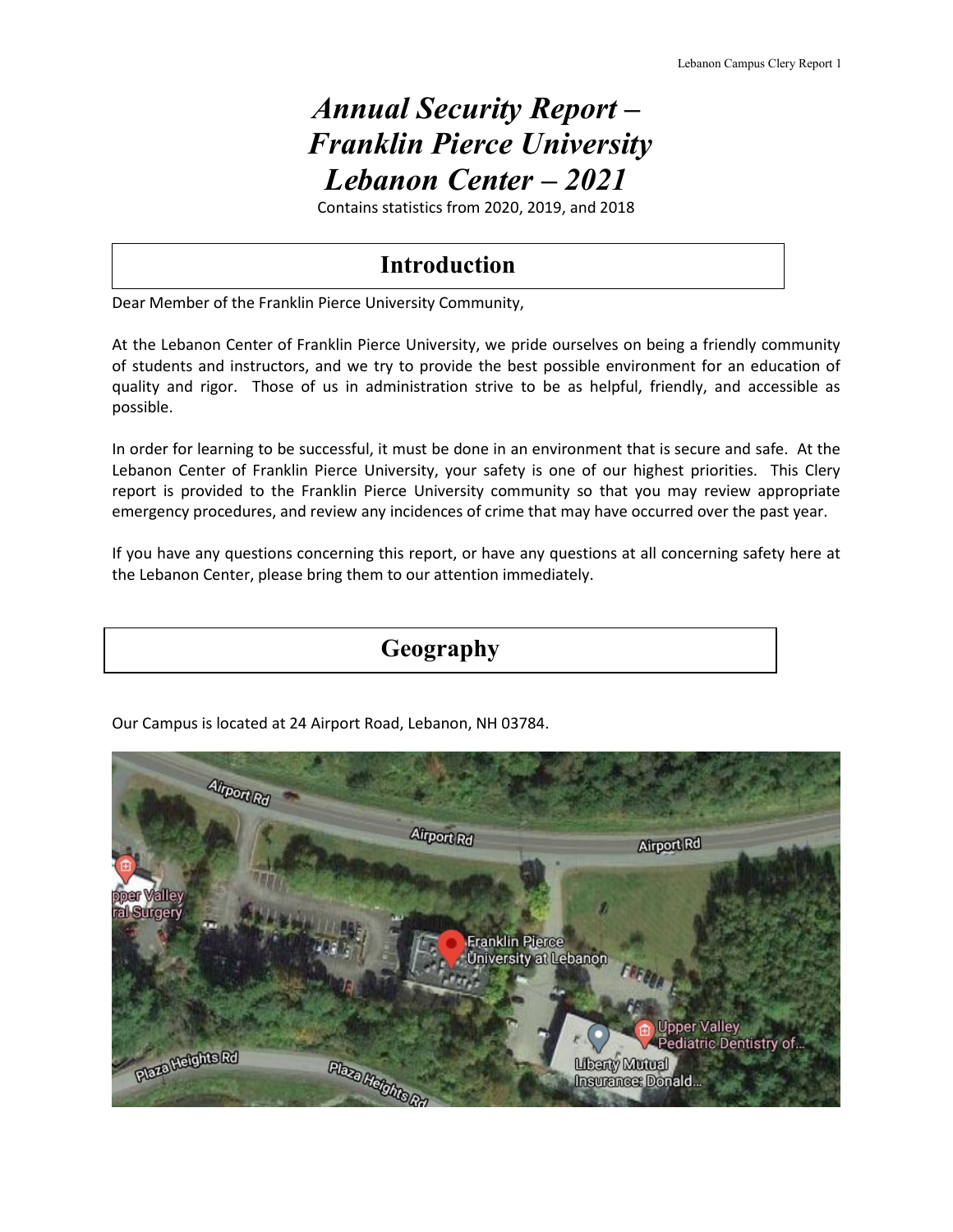## **Reporting Crimes and Emergencies**

All members of the Franklin Pierce University Lebanon campus are encouraged to report emergencies and suspected criminal activity to the Campus Manager or administrative staff IMMEDIATELY. The administrative staff will contact the *Lebanon Police Department* when crimes or emergencies are reported to those offices.

The *Lebanon Police* is part of the 9-1-1 emergency phone system for immediate emergency assistance. If you witness a crime or wish to report an emergency, call 9-1-1 or report in person to the administrative staff office located second floor center*.* This is a free call from pay phones.

When reporting a crime or emergency;

- 1. **Remain calm**.
- 2. **Give the location of the incident** building name, room number, parking lot name.
- 3. **Identify yourself** and give a **call back telephone number**. Your identity will remain confidential if you wish, however it is important we be able to contact you if we need additional information.
- 4. **State the incident you are reporting** i.e. theft, medical emergency, etc.
- 5. **Describe the scene** who and how many people are there, if medical treatment is being given, description of subjects, etc.
- 6. **State the subject's direction of flight**, if applicable.
- 7. **Stay on the phone** until the dispatcher has recorded all of the information.

When a crime or other serious incident is reported, a Lebanon Police *officer* will be dispatched to the scene to render assistance and/or investigate the incident. If the situation presents a significant or imminent danger to the Community, the Campus Manager will determine if notice needs to be made to other members of the campus. All information regarding reports of criminal activity will be forwarded to the Director of Campus Safety at the Rindge campus.

Response to fire emergencies is provided by the Lebanon NH Fire Department.

The Lebanon NH Fire Department provides response to medical emergencies Incidents identified as maintenance related will be referred to the Franklin Pierce University Facilities Department or the building owner as needed.

## **Confidential Reporting**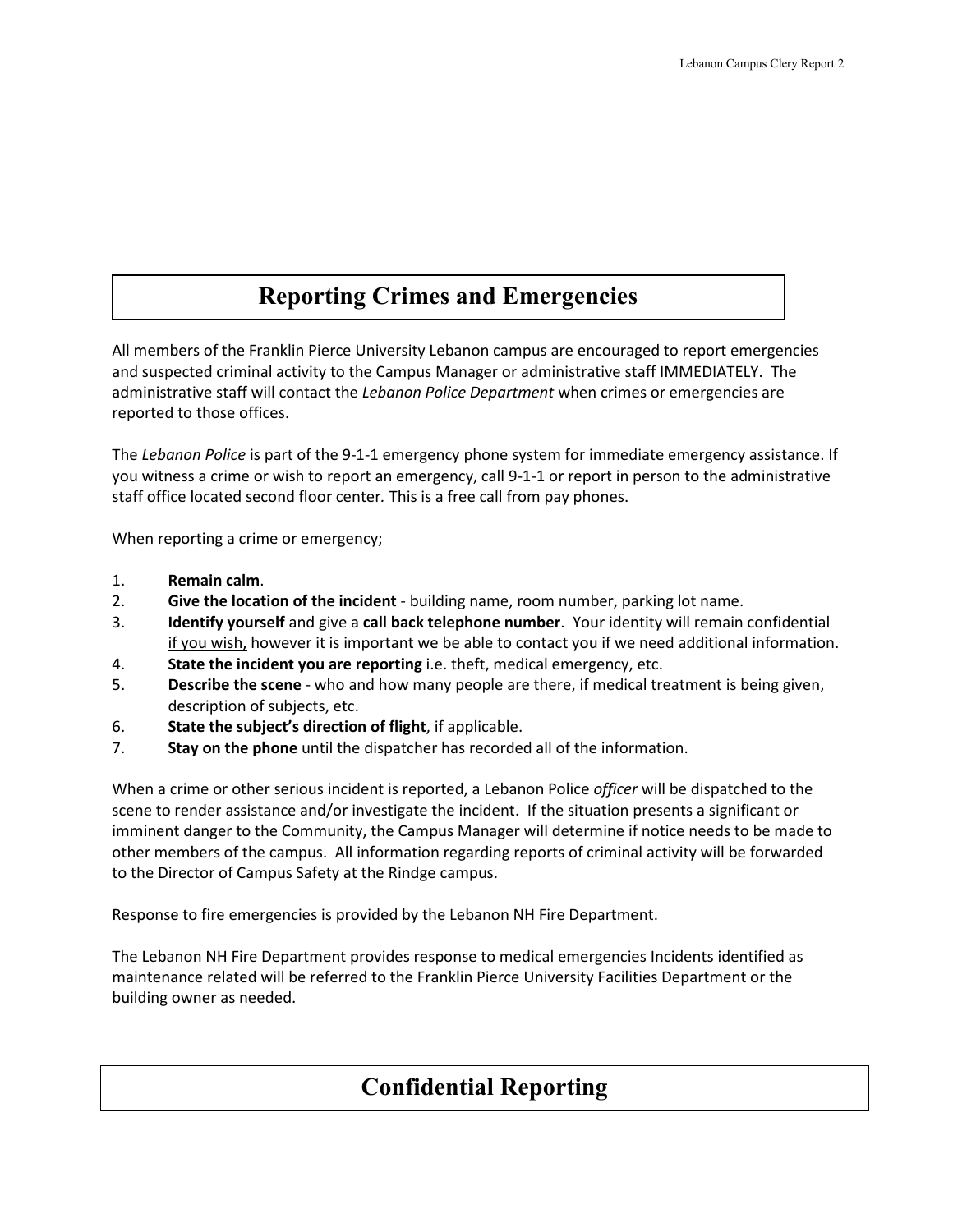While it is preferable for reports to be made to the Lebanon police department, we understand that some people are not comfortable speaking with an officer.

Information regarding an incident can be submitted on a confidential basis to one of the following people:

> Maria R. Altobello, CGPS Dean 603-647-3530 Any Faculty Member Andrew Pollom, Dean of Student Affairs 899-4162 Kristofer Towle, Director of Campus Safety 899-4102 Dawn Broussard, Director of Human Resources 899-4076

A confidential "Third Party Report" form with information regarding the incident will be completed; however no names or identifying information will be used without the consent of the victim. The "Third Party Report" will be forwarded to the Director of Campus Safety. No follow-up or investigation will be conducted without the consent of the reporting party.

## **Sexual Offender Information**

The Lebanon, NH Police Department is responsible for maintaining a current list of sexual offenders, which are required to register in the City of Lebanon.

Any interested party may view the list at the police department at:

Lebanon Police Department 36 Poverty Lane Lebanon, NH 03766 (603) 448-8800

### **Access to Campus Facilities**

The offices, grounds, parking lots, etc of the Franklin Pierce University Lebanon campu*s* are private property and are for the use of current Franklin Pierce University students, faculty and staff. This includes computer rooms and lounges. All visitors to the campus must stop at the main office. The campus staff secures administrative offices and classrooms at the earliest possible hour, given their projected use each day. Unauthorized persons found on campus may be subject to criminal prosecution.

### **Lockouts and Lost Keys**

A faculty or staff member locked out of an office or other secured area should contact the administrative staff.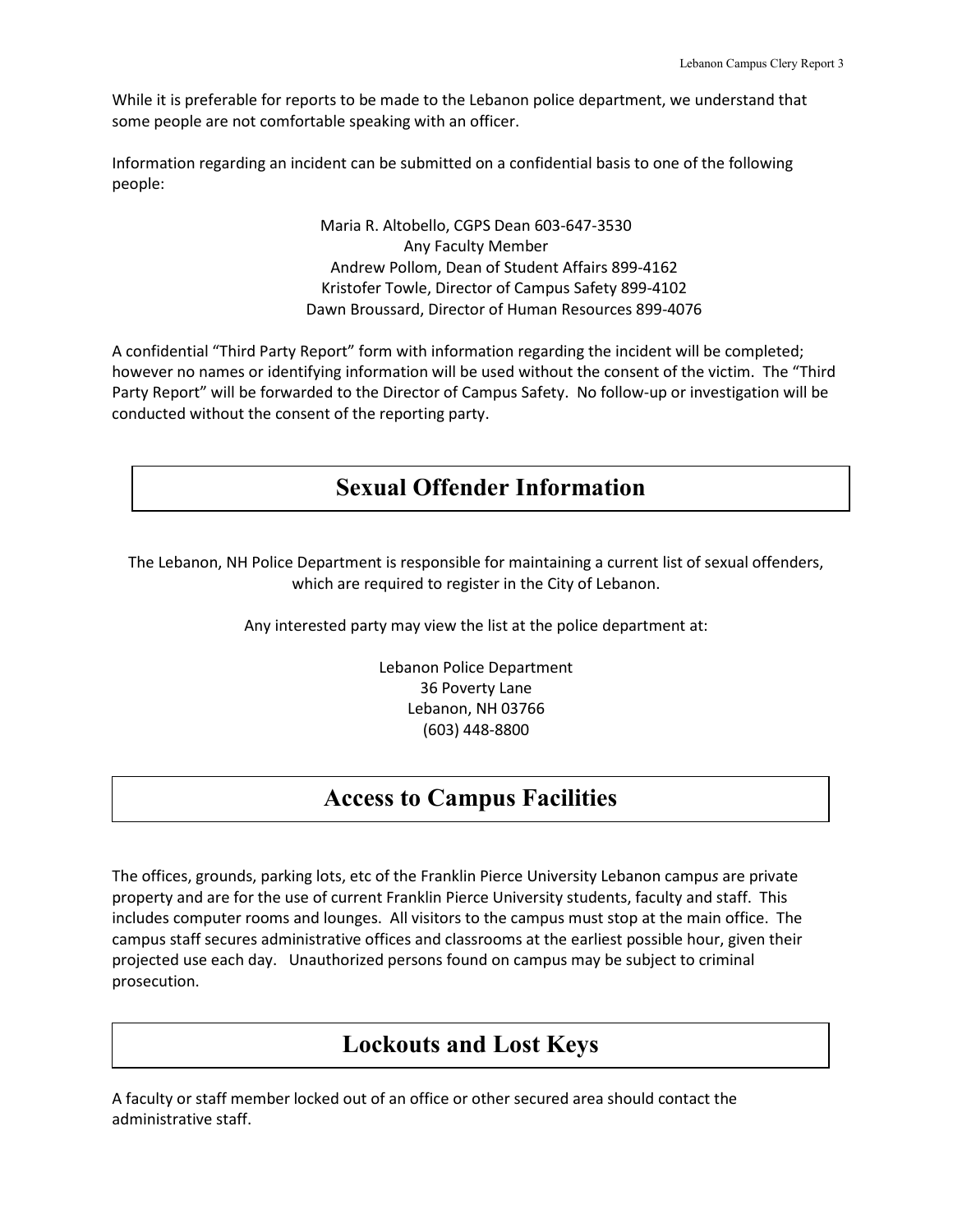In the case of lost or stolen keys, faculty and staff members should notify the Campus Manager immediately.

## **Campus Safety and Maintenance Issues**

Maintenance problems affecting the safety and security of the campus are given high priority. Maintenance personnel are on-call to rectify problems that present an immediate compromise to safety.

Administrative staff document and report maintenance needs as part of their regular duties. The staff works closely with the building management and Facilities personnel to maintain a safe and pleasant environment for living and working.

## **Authority and Relationship with Other Agencies**

The administrative staff at the Franklin Pierce University Lebanon campus provides security to the campus during normal hours of operation. The staff, acting as agents of the University, is authorized to enforce policies and regulations of the University and to refer those individuals in violation to the Campus Manager, the Dean of Graduate and Professional Studies, the Director of Campus Safety, and/or the Vice President of Student Affairs. The Lebanon police department periodically patrols the exterior of the campus as part of their regular patrols. Matters of a criminal nature brought to the attention of the staff are reported to the Lebanon police. A report is also made to the Director of Campus Safety on the Rindge campus.

# **Preparation of the Annual Crime Report**

Beginning in fall 2000, the Director of each of the Graduate and Professional Studies Campuses will prepare the Annual Crime Report.

The Center Manager and the Director of Campus Safety for the Rindge campus compile the information for the Campus Crime Report and are responsible for its publication. Statistics for crimes that occurred on campus are gathered from incident reports and a request is made to the Lebanon Police Department to supply information regarding crimes reported and alcohol, weapons and drug arrests in the area surrounding campus. The Center Manager compiles statistics on disciplinary referrals for drug and alcohol violations, which are included in the report. It is the practice of the University that all incidents reported to other offices is reported to Campus Safety for documentation and follow-up.

The annual report is prepared at the close of the academic year; however statistics reflect activity that occurred during the previous calendar year.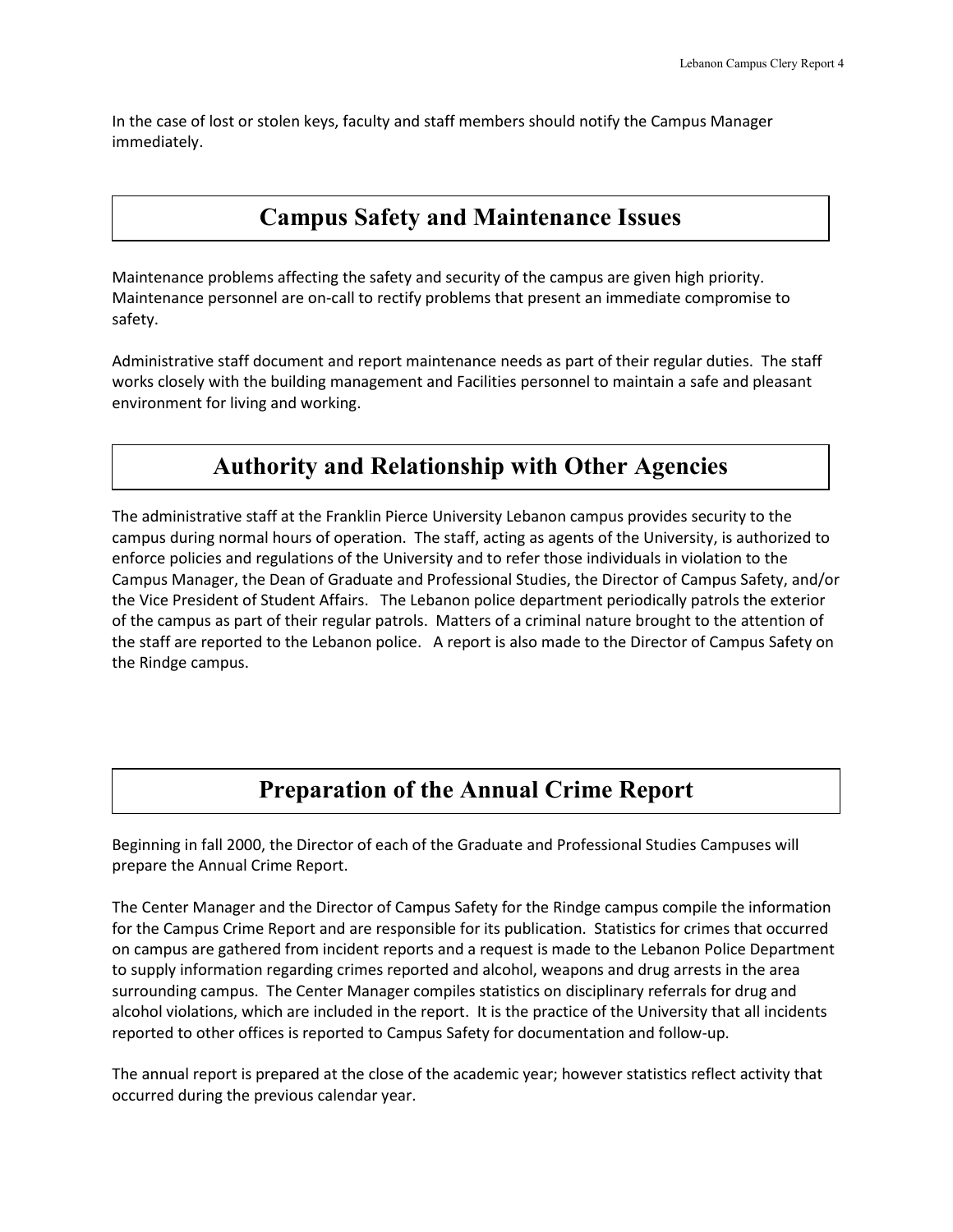## **Crime Awareness and Prevention Programs**

Crime awareness is the key to crime prevention.

- *Crime Alerts* issued when a crime or pattern of crimes or other activity has occurred which present an immediate and significant danger to the Community. Crime Alerts are posted on those areas affected and notification made to other areas, if applicable.
- *Campus Alerts* issued to advise the Community of relevant information in other areas of concern, i.e. weather or storm advisories, traffic advisories, potential or real power outages, etc.

## **Possession, Use and Sale of Alcohol and Drugs**

Possession and use of non-prescribed drugs is incompatible with the educational process and inconsistent with the purposes of the University community. State and federal law prohibits the possession of drug paraphernalia, and the sale of drugs will result in separation from the University and prosecution.

Use, possession, or distribution of narcotics or other controlled substances, except as expressly permitted by law (e.g. prescription drugs) is forbidden. Federal and state law regarding narcotics and controlled substances shall be strictly observed and enforced. Drug related devices are forbidden on University premises; in accordance with state law.

Franklin Pierce University prohibits alcoholic beverages in all public areas of the campus, including lounges, corridors and outdoor areas unless special permission is received for a particular function.

The University prohibits common sources of alcohol. Common source is defined as a large amount of alcohol present which is in excess, or beyond a reasonable amount, for the number of people present who are 21 years of age or older. Common sources include, but are not limited to, kegs and beer balls.

As a member of the Franklin Pierce University community, students reside is the state of New Hampshire, and therefore responsible for knowing and abiding by all the state laws. State law forbids the possession of alcoholic beverages as a minor. No licensed sales agent, nor any other person, shall sell or give away or cause or permit or procure to be sold, delivered or given away any liquor or beverages to a person under the age of 21 years, to an habitual drunkard, to an insane person, to a person under the influence of liquor, or to any other person to whom any court, selectman of a town, chief of police, overseer of public welfare or the commission shall prohibit sale. NH RSA 1758A Students over 21 are subject to prosecution if they sell or give alcoholic beverages to a minor. Also RSA 265:821 is amended to provide that a driver under the age of 21 with a Blood Alcohol Content (BAC) if 0.02 or more may be charged with DWI. For an average person, 0.02 BAC would be less than the equivalent of one beer or light drink. Alcohol and Other Drugs Concerns Committee is assembled periodically to review these and other related regulations. An Alcohol and Other Drugs Committee recommends to the Vice President for Student Affairs the appropriate campus policies and programs.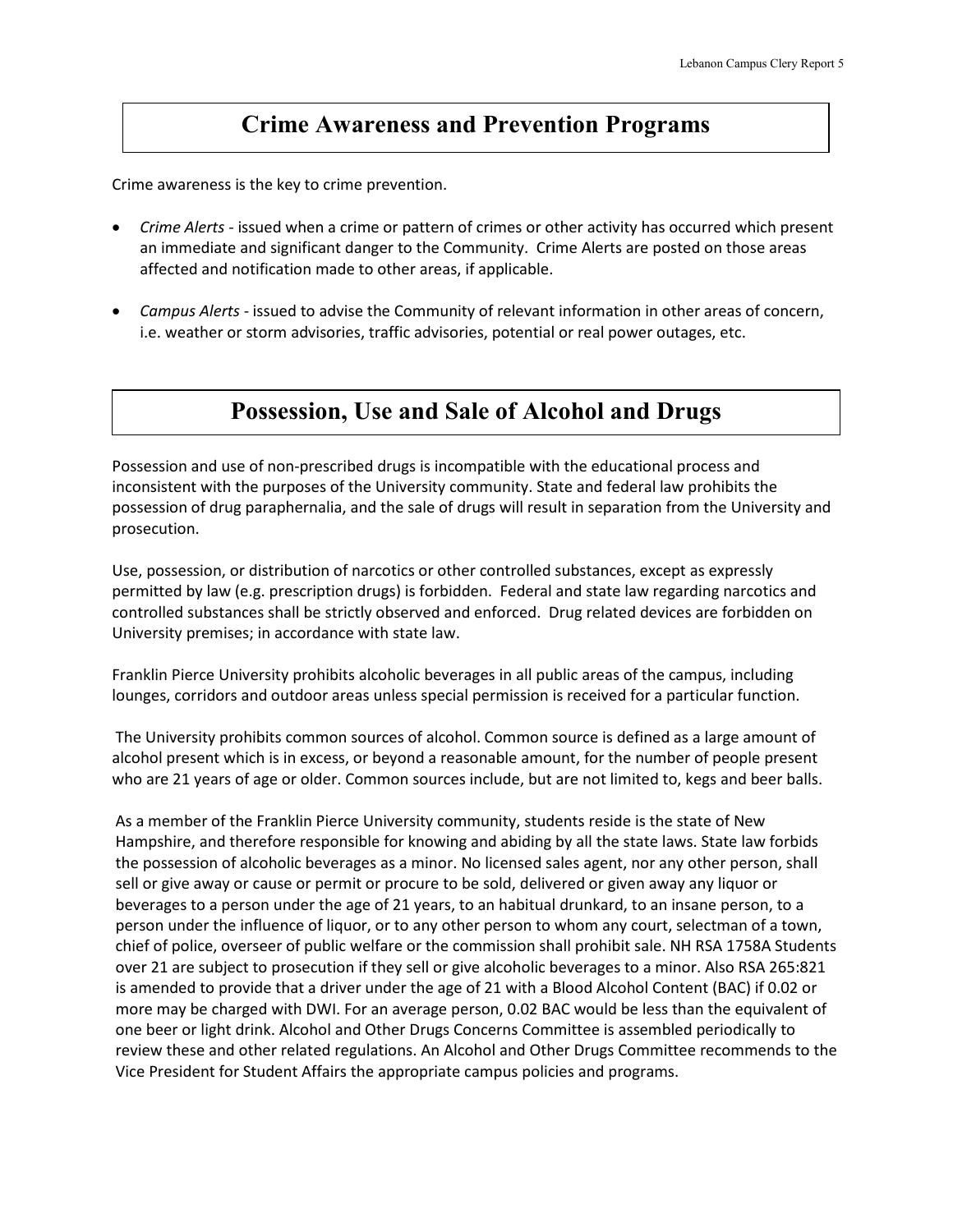The University has adopted the following guidelines:

1. The University has the responsibility to exercise prudent control over the use of alcohol on and offcampus at University-sponsored events.

2. Food and non-alcoholic beverages of sufficient quantity must be available whenever alcoholic beverages are served at events on or off-campus.

3. Individuals and/or sponsors of activities, events, or parties where alcohol is served are responsible for clean-up and damage.

4. Special permission must be obtained for special functions in other locations (on or off-campus) from the appropriate member of the Senior Staff.

5. Incident reports from the Campus Manager indicate if an incident is alcohol-related and are reported to the Dean of Graduate and Professional Studies.

6. In promoting University events, alcoholic beverages may not be mentioned in advertising material.

7. Specific alcohol policies can be found in the Student Code of Conduct.

### **Firearms, Fireworks & Other Weapons**

Possession or use of any type of firearms, other weapons, or firecrackers/fireworks on University property is not allowed, and violations would be viewed as a serious offense. (On-duty law enforcement officers are exempt from this prohibition.) Any weapons confiscated will be turned over to the local police and/or destroyed.

# **Sexual Assault Policy & Reporting Procedure**

Sexual Assault describes behavior that includes, but is not limited to, all actions, which constitute sexual abuse. Incidents of "date rape" or "acquaintance rape" are considered physical abuse under the Student Code of Conduct "Article III: Proscribed Conduct" and are treated as a serious offense. "Rape" is defined as sexual penetration without the consent of the victim. "Date Rape" is rape in a situation where the parties know one another. Any form of unwanted touching is also considered sexual abuse, and as defined in this Code, physical abuse. Non-forcible sex offenses include incest and statutory rape only.

Victims of sexual assault should contact the Campus Manager, Campus Safety, Student Affairs or Human Resources to report an incident. Sexual Assault is also a violation of state law and victims may choose to pursue criminal charges through the Lebanon Police Department or Grafton District Court, although they are not required to do so. The University will assist the victim if s/he chooses to report the incident to the local police.

### **PROCEDURE**

The following guidelines are for the immediate care of a person who has been sexually assaulted, abused, or raped. The primary concern of the caregiver is the emotional well being of the assaulted person. Circumstances and survivor needs vary greatly. This format is a guide while keeping in mind the needs of the survivor as the primary focus.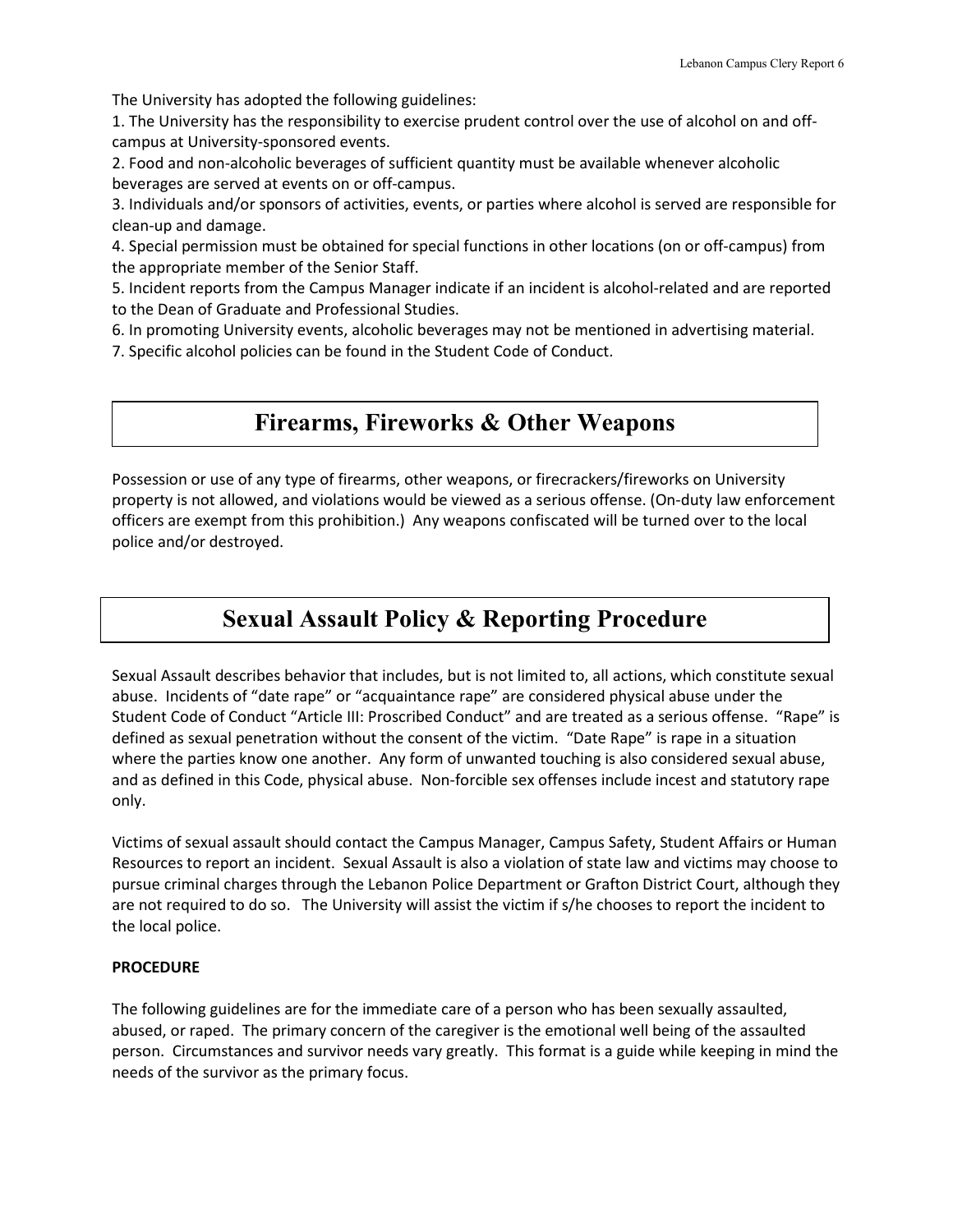- 1. The victim should notify the Center Director, Campus Safety, Student Affairs (Residence Life) or Human Resources of the alleged assault.
- 2. Immediate medical needs will be assessed. If emergency medical assistance is required, the caregiver may do either of the following;
	- a. Contact 9-1-1
	- b. Assist the victim in getting transportation to the emergency room.
- 3. The caregiver will notify his/her immediate supervisor of the incident.
- 4. The victim will be informed of his/her right to report the incident to the *Lebanon* Police Department.
- 5. The caregiver will provide the following options to the victim, while respecting his/her right to choose the type and extent of medical and psychological intervention;
	- a. Encourage the victim to seek treatment at an emergency room for presence of sexually transmitted disease and/or pregnancy; evaluate and treat injuries; and collect evidence.
	- b. The victim may choose to seek treatment at a Health Center in lieu of the emergency room, however they will not collect evidence;
	- c. Encourage the victim to contact 603-448-5525 Rape crisis Center.
	- d. The victim may wish to have no medical or psychological evaluation.
- 6. If the victim chooses to be treated at the emergency room, s/he;
	- a. Should be advised not to smoke, eat or drink anything,
	- b. Should not shower, douche, brush teeth, rinse mouth or wash any other part of the body,
	- c. Should bring a change of clothes.
- 7. The victim should be advised not to wash clothes or bedding that may contain physical evidence.
- 8. With the victim's consent, the Lebanon Police Department will proceed with an investigation of the incident. Information regarding the victim and the incident will be provided on an "as needed" basis only to those persons directly involved in the incident, investigation or judicial process.
- 9. If the victim and the accused share classes, the victim will be given the option to reschedule to another facility or class when such option is reasonably available, pending case outcome.
- 10. The victim and accused have the same rights during all phases of the campus judicial process.
- 11. Both the accuser and the accused will be informed of the outcome of any campus disciplinary proceeding involving sexual assault.

Sanctions for sexual assault (physical abuse) can include disciplinary action up to and including suspension and expulsion.

## **Emergency Numbers**

| <b>Monadnock Center for Violence Prevention</b>         | 352-3782<br>1-888-511-6287 (24 hour help line) |
|---------------------------------------------------------|------------------------------------------------|
| <b>Samaritans Crisis Hotline</b>                        | 357-5505                                       |
| Wise Domestic & Sexual Violence Crisis & support Center | 448-5525                                       |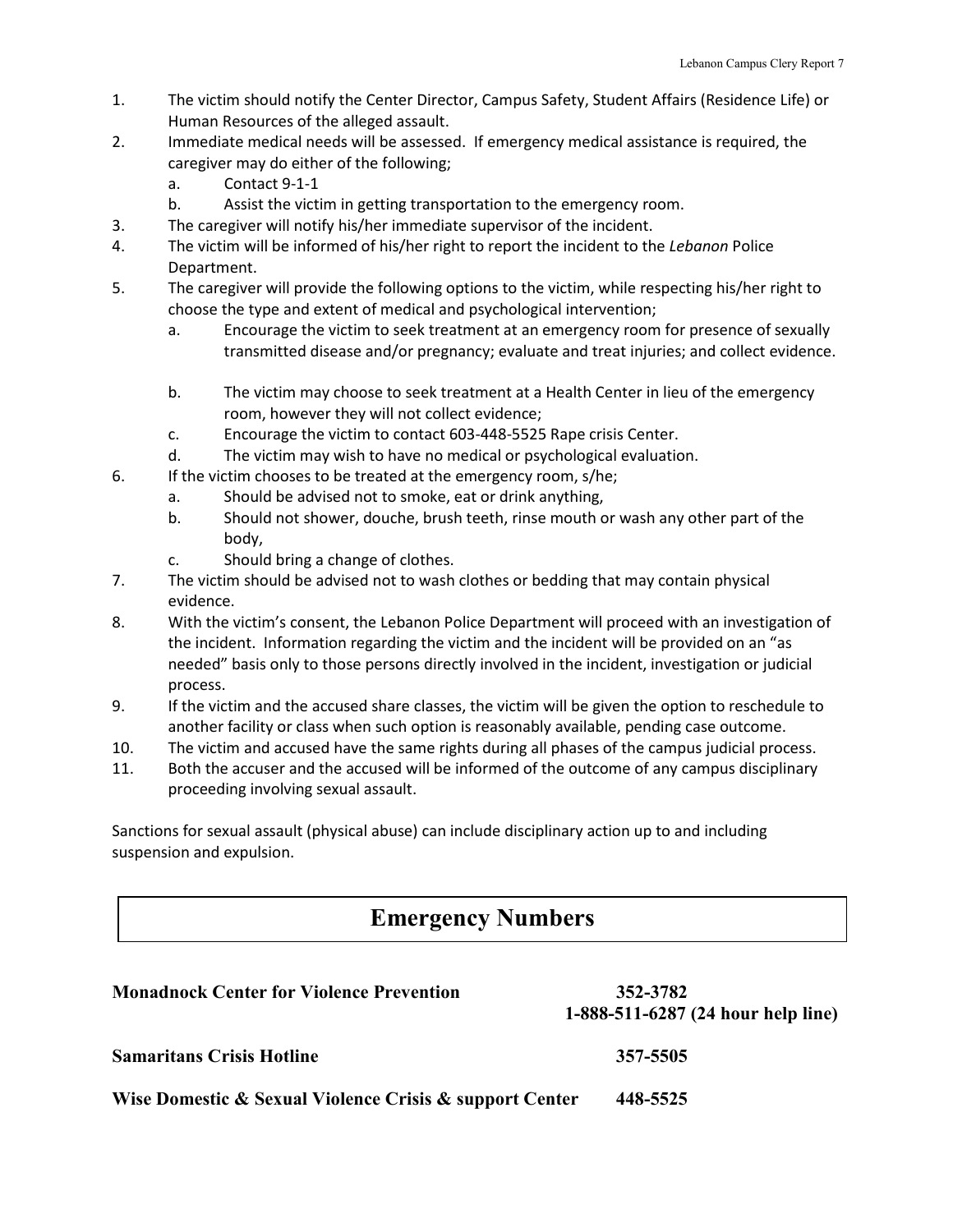### **Police, Fire and Emergency Services 911**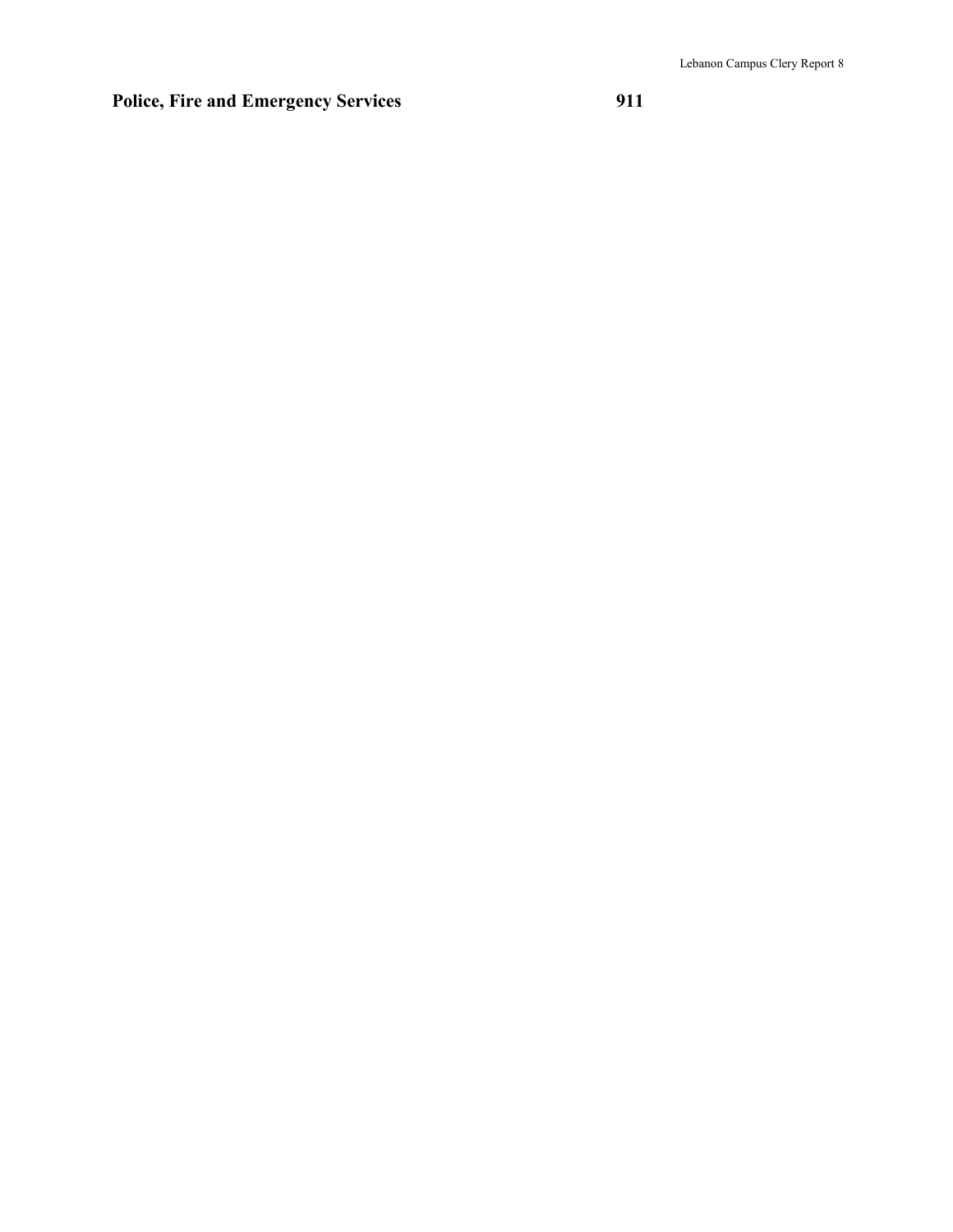### **REPORTABLE CRIMES AND DEFINITIONS**

#### **Murder and Non-Negligent Manslaughter:**

The willful (non-negligent) killing of one human being by another.

#### **Manslaughter by Negligence:**

The killing of another person through gross negligence.

#### **Sexual Assault:**

Any sexual act directed against another person, without the consent of the victim, including instances where the victim is incapable of giving consent.

Rape:The penetration, no matter how slight, of the vagina or anus with any body part or object**,** or oral penetration by a sex organ of another person, without the consent of the victim.

This offense includes the rape of both males and females.

Fondling:The touching of the private parts of another person for the purpose of sexual gratification, without the consent of the victim, including instances where the victim is incapable of giving consent because of his/her age or because of his/her temporary or permanent mental incapacity.

Incest: Sexual intercourse between persons who are related to each other within the degrees wherein marriage is prohibited by law.

Statutory Rape: Sexual intercourse with a person who is under the statutory age of consent.

#### **Robbery:**

The taking or attempting to take anything of value from the care, custody, or control of a person or persons by force or threat of force or violence and/or by putting the victim in fear.

#### **Aggravated Assault**

An unlawful attack by one person upon another for the purpose of inflicting severe or aggravated bodily injury. This type of assault usually is accompanied by the use of a weapon or by means likely to produce death or great bodily harm. (It is not necessary that injury result from an aggravated assault when a gun, knife, or other weapon is used which could and probably would result in serious personal injury if the crime were successfully completed.)

Include as Aggravated Assaults:

Assaults or attempts to kill or murder Poisoning (including the use of date rape drugs) Assault with a dangerous or deadly weapon Maiming Mayhem Assault with explosives Assault with disease (as in cases when the offender is aware that he or she is infected with a deadly disease and deliberately attempts to inflect the disease by biting, spitting, etc.)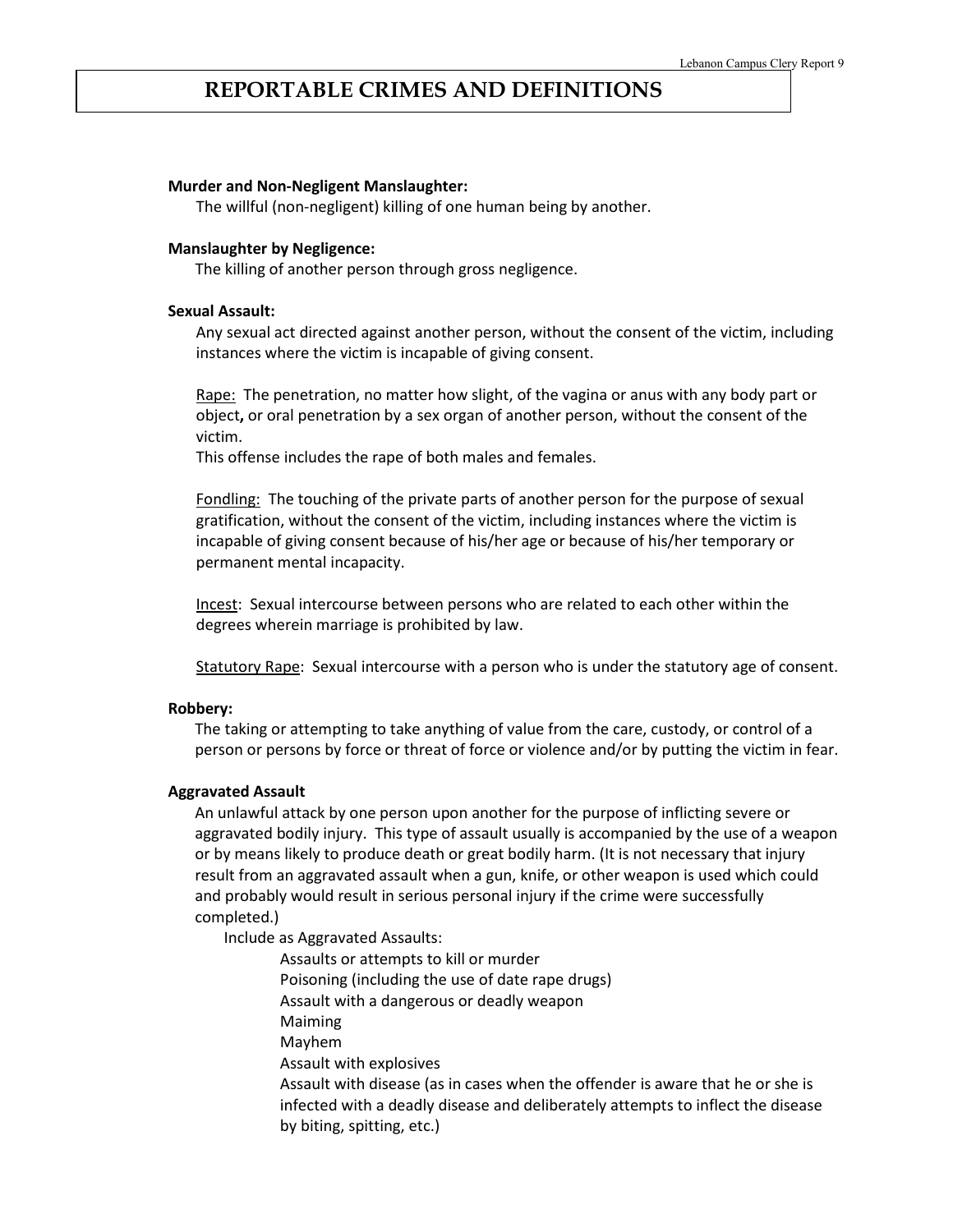Firearm. Any aggravated assault in which a firearm of any type is used or threatened to be used

Knife or Cutting Instrument. Assault wherein knives, razors, scissors, bottles, etc. are used

Other Dangerous Weapons. Assaults resulting from the use or threatened use of any object in which serious injury does or could result.

Hands, Fists, Feet Etc.– Aggravated Injury. Attacks using personal weapons such as hands, feet, fists, teeth that result in serious injury

Serious bodily injury includes but is not limited to:

Broken bones

A loss of consciousness

Significant blood loss

Or injury that requires medical treatment or hospitalization such as stitches or casting

#### **Burglary**

The unlawful entry of a structure to commit a felony or a theft therein. For reporting purposes this definition includes: unlawful entry with intent to commit a larceny or felony; breaking and entering with intent to commit a larceny; housebreaking; safecracking; and all attempts to commit any of the aforementioned.

Forcible Entry. All Burglaries where force of any kind is used to unlawfully enter a structure for the purpose of committing a theft or felony. This rule applies when a thief gains entry by using tools; breaking windows; forcing window, doors, transoms, or ventilators; cutting screens, walls or roofs; and where known, using master keys, picks, unauthorized keys, celluloid, a mechanical contrivance of any kind (e.g., a passkey or skeleton key) or other devices that leave no outward mark but are used to force a lock. This includes Burglary by concealment inside a building followed by exiting the structure.

Unlawful Entry– No Force. Entry of a structure by use of an unlocked or opened door or window. The element of trespass to the structure is essential in this category, which includes thefts from open garages, open warehouses, open or unlocked dwellings (such as dorm rooms) and open or unlocked common basement areas in apartment houses where entry is achieved by someone other than the tenant who has lawful access, or others whom the tenant allows to have free and regular access to the structure. If an item was taken from an unlocked dorm room and you can establish that neither the tenant nor those friends with free and regular access to the room have taken the item, then unlawful access has occurred. In this context, it is important to note that a "breaking" occurs when a perpetrator crosses the threshold of a boundary that results in a trespass. As such it is possible for a burglar to "break" an open doorway or window. There is no requirement that entry be forced in any way or that damage to a door, window or frame be evident.

Attempted Forcible Entry. A situation where a forcible entry into a locked structure is attempted but not completed.

#### **Motor Vehicle Theft**

The theft or attempted theft of a motor vehicle. (Classify as motor vehicle theft all cases where automobiles are taken by persons not having lawful access even though the vehicles are later abandoned, including joyriding.)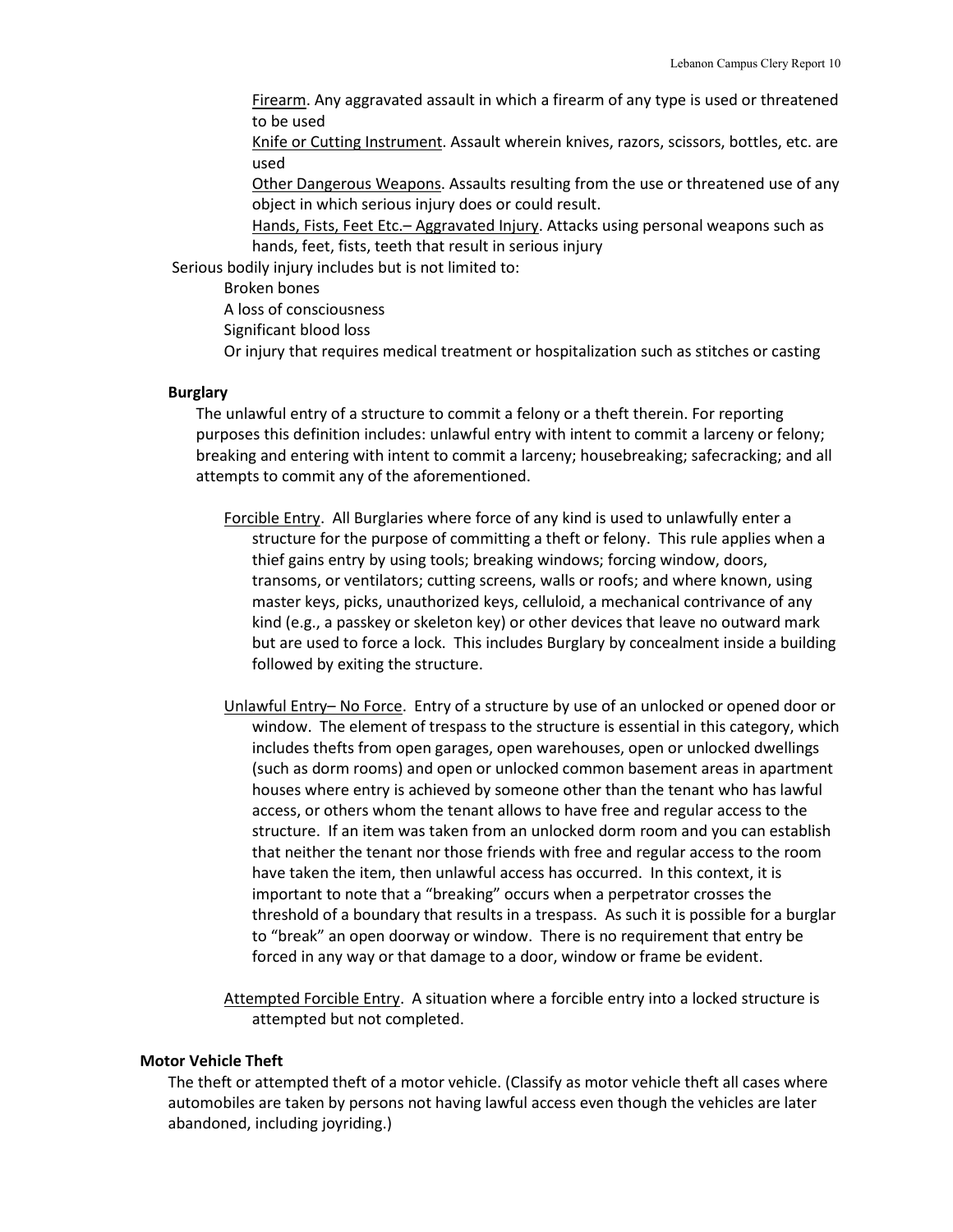- Automobiles. Theft of all sedans, station wagons, convertibles, Sport utility vehicle, minivans or similar motor vehicles that serve the primary purpose of transporting people from one place to another.
- Trucks and Buses. Theft of vehicles specially designed (but not necessarily used) to transport people and cargo. Pickup trucks and cargo vans are included in this category
- Other Vehicles. Theft of all other motor vehicles that meet the Uniform Crime Report definition, such as snowmobiles, motorcycles, trial bikes, mopeds, golf carts, allterrain vehicles and motorized wheelchairs.

#### **Arson**

Any willful or malicious burning or attempt to burn, with or without intent to defraud, a dwelling house, public building, motor vehicle or aircraft, personal property of another, etc.

Structural. This includes the willfully or maliciously burning or attempted burning of houses, townhouses, duplexes, apartments, tenements, flats, hotels, dormitories, boarding houses, barns, garages, warehouses, industrial/manufacturing structures, stores, restaurants, offices, etc.

Mobile. This includes the willfully or maliciously burning or attempted burning of automobiles, buses, motorcycles, trailers, recreational vehicles, airplanes, boats etc. Other. This includes the willfully or maliciously burning or attempted burning of all property not classified as structural or mobile such as crops, fences, signs, and merchandise stored outside structures are included.

#### **Hate Crimes**

A criminal offense that manifests evidence that the victim was intentionally selected because of the perpetrator's bias against the victim.

- Race: A preformed negative attitude toward a group of persons who possess common physical characteristics (e.g., color of skin, eyes, and /or hair; facial features, etc) genetically transmitted by descent and heredity which distinguish them as a distinct division of humankind e.g., Asians, blacks or African Americans, whites.
- Religion: A preformed negative opinion or attitude toward a group of persons who share the same religious beliefs regarding the origin and purpose of the universe and the existence or nonexistence of a supreme being e.g., Catholics, Jews, Protestants, atheists.
- Sexual orientation: A preformed negative opinion or attitude toward a group of persons based on their actual or perceived sexual orientation. Sexual Orientation is the term for a person's physical, romantic, and/or emotional attraction to members of the same and /or opposite sex, including lesbian, gay, bisexual, and heterosexual (straight) individuals.
- Gender: A preformed negative opinion or attitude toward a person or group of persons based on their actual or perceived gender, e.g., male or female.
- Gender Identity: A preformed negative opinion or attitude toward a person or group of persons based on their actual or perceived gender identity, e.g., bias against transgender or gender non-conforming individuals. Gender non-conforming describes a person who does not conform to the gender-based expectations of society, e.g., a woman dressed in traditionally male clothing or a man wearing makeup. A gender non-conforming person may or may not be a lesbian, gay bisexual, or transgender person but may be perceived as such.
- Ethnicity: A preformed negative opinion or attitude toward a group of people whose members identify with each other, through a common heritage, often consisting of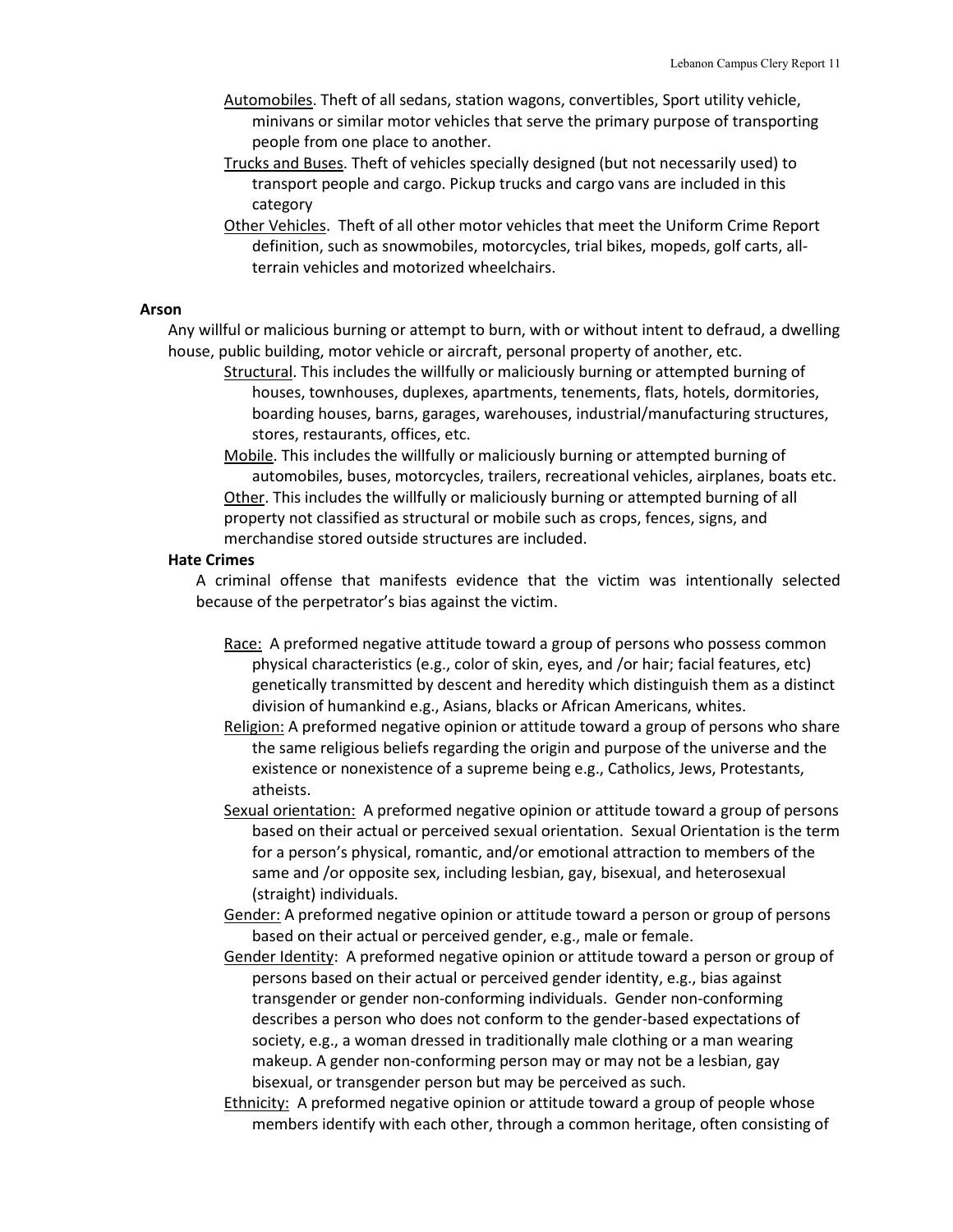a common language, common culture (often including a shared religion) and/or ideology that stresses common ancestry. The concept of ethnicity differs from the closely related tem "race" in that "race" refers to a grouping based mostly upon biological criteria, while "ethnicity" also encompasses additional cultural factors.

- National origin: A preformed negative opinion or attitude toward a group of people based on their actual or perceived country of birth. This bias may be against people that have a name or accent associated with a national origin group, participate in certain customs associated with a national origin group, or because they are married to or associate with people of a certain national origin.
- Disability: A preformed negative opinion or attitude toward a group of persons based on their physical or mental impairments, whether such disability is temporary or permanent, congenital or acquired by heredity, accident, injury, advanced age or illness.

For Clery Act purposes, Hate Crimes include any or the following offenses that are motivated by bias.

- Murder and Non-negligent Manslaughter
- Sexual Assault
- Robbery
- Aggravated Assault
- Burglary
- Motor Vehicle Theft
- Arson
- Larceny-Theft
- Simple Assault
- Intimidation
- Destruction/Damage/Vandalism of Property

**Larceny-Theft** is the unlawful taking, carrying, leading or riding away of property from the possession or constructive possession of another. Constructive possession is the condition in which a person does not have physical custody or possession, but is in a position to exercise dominion or control over a thing.

**Simple Assault** is an unlawful physical attack by one person upon another where neither the offender displays a weapon, nor the victim suffers obvious severe or aggravated bodily injury involving apparent broken bones, loss of teeth, possible internal injury, severe laceration, or loss of consciousness.

**Intimidation** is to unlawfully place another person in reasonable fear of bodily harm through the use of threatening words and/or other conduct, but without displaying a weapon or subjecting the victim to actual physical attack.

**Destruction/Damage/Vandalism of Property** is to willfully or maliciously destroy, damage, deface, or otherwise injure real or personal property without the consent of the owner or the person having custody or control of it.

### **Dating Violence:**

is violence committed by a person who is or has been in a social relationship of a romantic or intimate nature with the victim. The existence of such a relationship shall be based on the reporting party's statement and with consideration of the length of the relationship, the type of relationship, and the frequency of interaction between the persons involved in the relationship. For the purposes of this definition –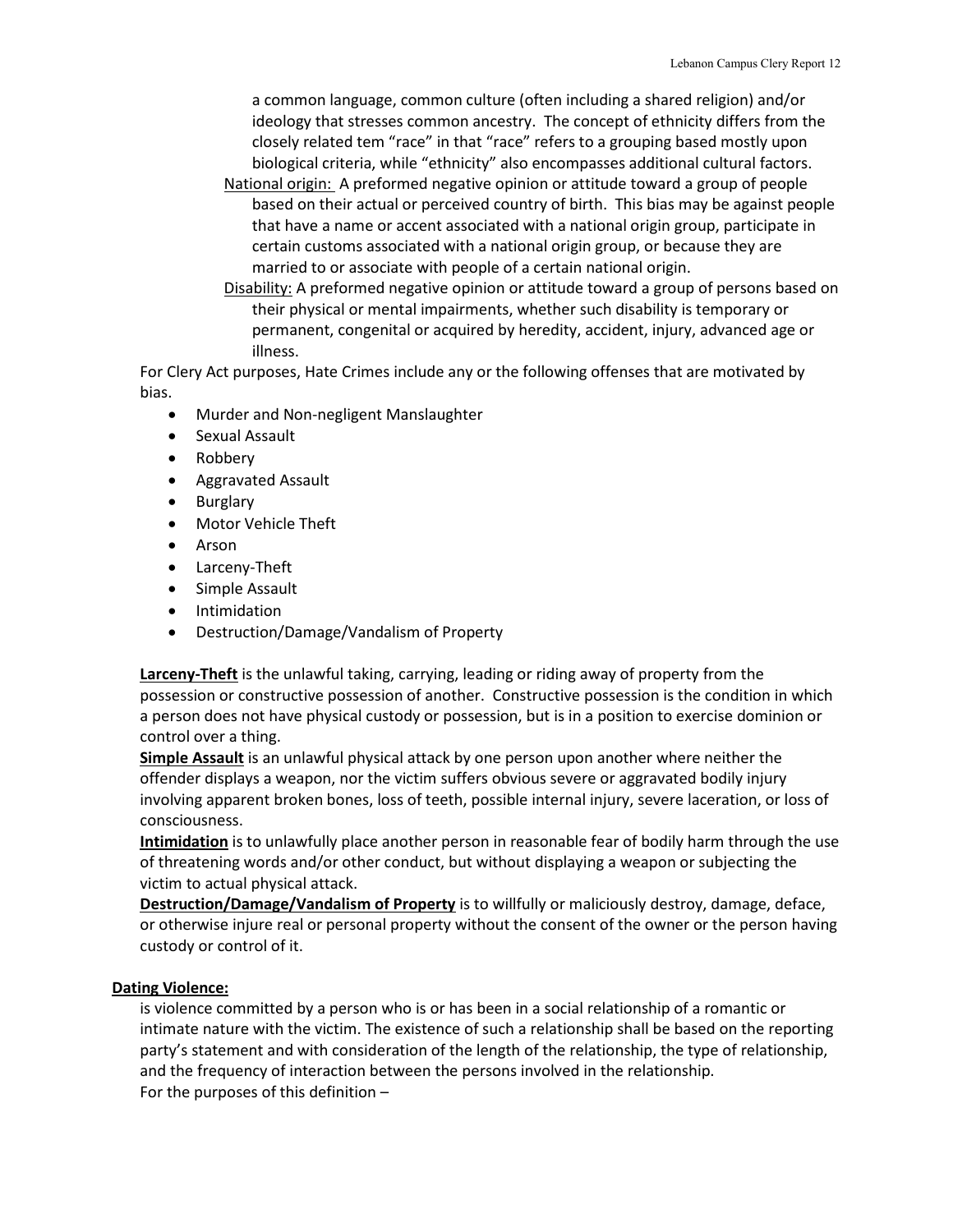- Dating Violence includes, but is not limited to, sexual or physical abuse or the threat of such abuse.
- Dating violence does not include acts covered under the definition of domestic violence.

#### **Domestic Violence:**

Felony or misdemeanor crime of violence committed –

- By a current or former spouse or intimate partner of the victim;
- By a person with whom the victim shares a child in common;
- By a person who is cohabitating with, or has cohabitated with, the victim as a spouse or intimate partner;
- By a person similarly situated to a spouse of the victim under the domestic or family violence laws of the jurisdiction in which the crime of violence occurred; or
- By any other person against an adult or youth victim who is protected from that person's acts under the domestic or family violence laws of the jurisdiction in which the crime of violence occurred.

**Stalking:** Engaging in a course of conduct directed at a specific person that would cause a reasonable person to –

- Fear for the person's safety or the safety of others or;
- Suffer substantial emotional distress.

For the purposes of this definition –

- Course of conduct means two or more acts, including, but not limited to, acts which the stalker directly, indirectly, or through third parties, by any action, method, device, or means follows, monitors, observes, surveils, threatens, or communicates to or about, a person, or interferes with a person's property.
- Reasonable person means a reasonable person under similar circumstances and with similar identities to the victim.
- Substantial emotional distress means significant mental suffering or anguish that may, but does not necessarily require medical or other professional treatment or counseling.

**Arrest** for Clery Act purposes is defined as persons processed by arrest, citation or summons.

#### **Arrests for Weapon Law Violations**

The violation of laws or ordinances prohibiting the manufacture, sale, purchase, transportation, possession, concealment or use of firearms, cutting instruments, explosives, incendiary devices or other deadly weapons. This classification encompasses weapons offenses that are regulatory in nature.

#### **Arrests for Drug Abuse Violations**

Violations of laws prohibiting the production, distribution and/or use of certain controlled substances and the equipment or devices utilized in their preparation and/or use. The unlawful cultivation, manufacture, distribution, sale, purchase, use, possession, transportation or importation of any controlled drug or narcotic substance. Arrests for violations of state and local laws, specifically those relating to the unlawful possession, sale, use, growing, manufacturing and making of narcotic drugs.

#### **Arrests for Liquor Law Violations**

The violation of state or local laws or ordinances prohibiting manufacture, sale, purchase, transportation, possessing of intoxicating liquor; maintaining unlawful drinking places;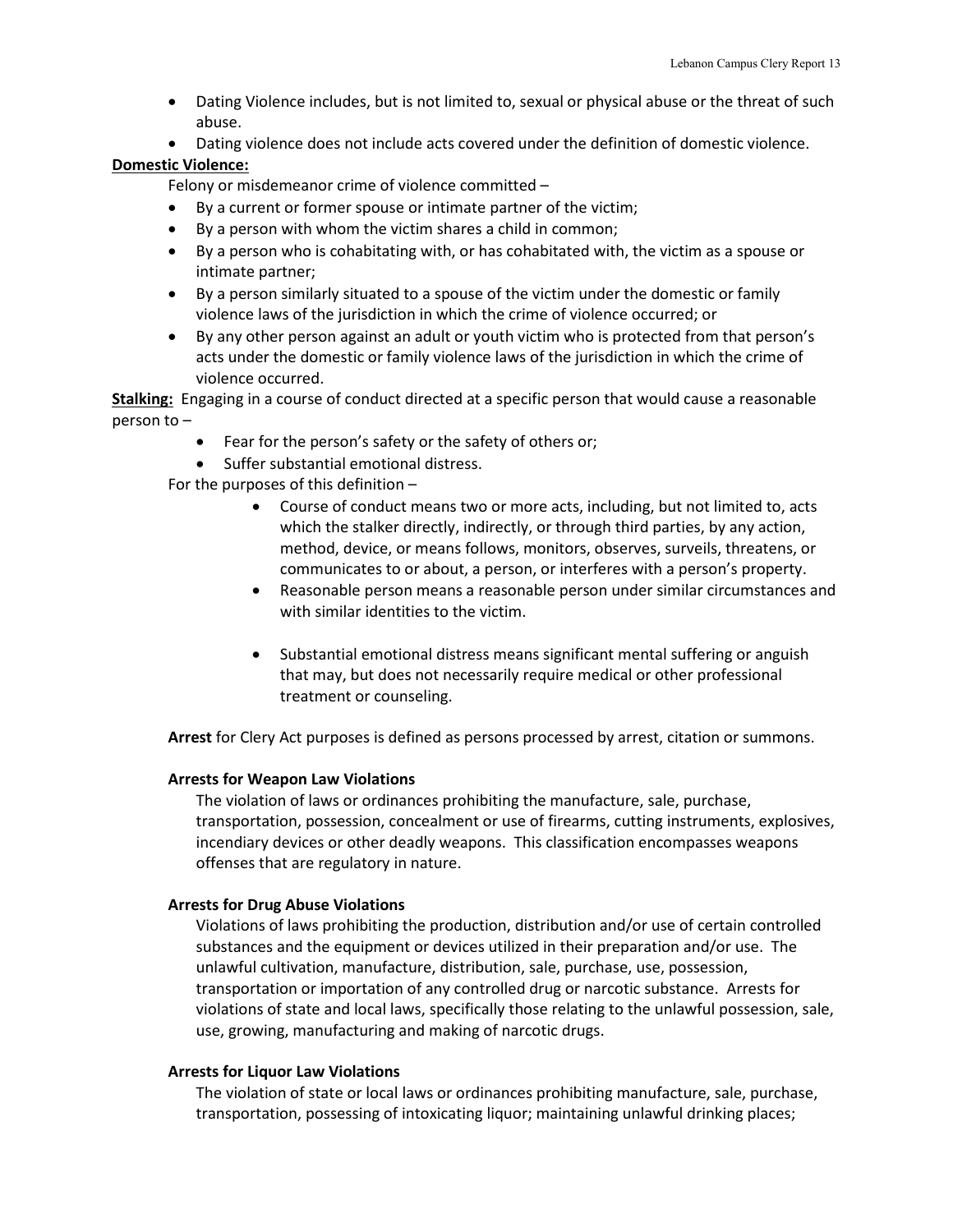bootlegging; operating a still; furnishing liquor to a minor or intemperate person; using a vehicle for illegal transportation of liquor; drinking on a train or public conveyance; and all attempts to commit any of the aforementioned. (Drunkenness and driving under the influence are not included in this definition.)

**Referred for disciplinary action** is defined as the referral of any person to any official who initiates a disciplinary action of which a record is established and which may result in the imposition of a sanction.

#### **Disciplinary Referrals for Weapon Law Violations**

The violation of laws or ordinances prohibiting the manufacture, sale, purchase, transportation, possession, concealment or use of firearms, cutting instruments, explosives, incendiary devices or other deadly weapons. This classification encompasses weapons offenses that are regulatory in nature.

#### **Disciplinary Referrals for Drug Abuse Violations**

Violations of laws prohibiting the production, distribution and/or use of certain controlled substances and the equipment or devices utilized in their preparation and/or use. The unlawful cultivation, manufacture, distribution, sale, purchase, use, possession, transportation or importation of any controlled drug or narcotic substance. Arrests for violations of state and local laws, specifically those relating to the unlawful possession, sale, use, growing, manufacturing and making of narcotic drugs.

#### **Disciplinary Referrals for Liquor Law Violations**

The violation of state or local laws or ordinances prohibiting manufacture, sale, purchase, transportation, possessing of intoxicating liquor; maintaining unlawful drinking places; bootlegging; operating a still; furnishing liquor to a minor or intemperate person; using a vehicle for illegal transportation of liquor; drinking on a train or public conveyance; and all attempts to commit any of the aforementioned. (Drunkenness and driving under the influence are not included in this definition.)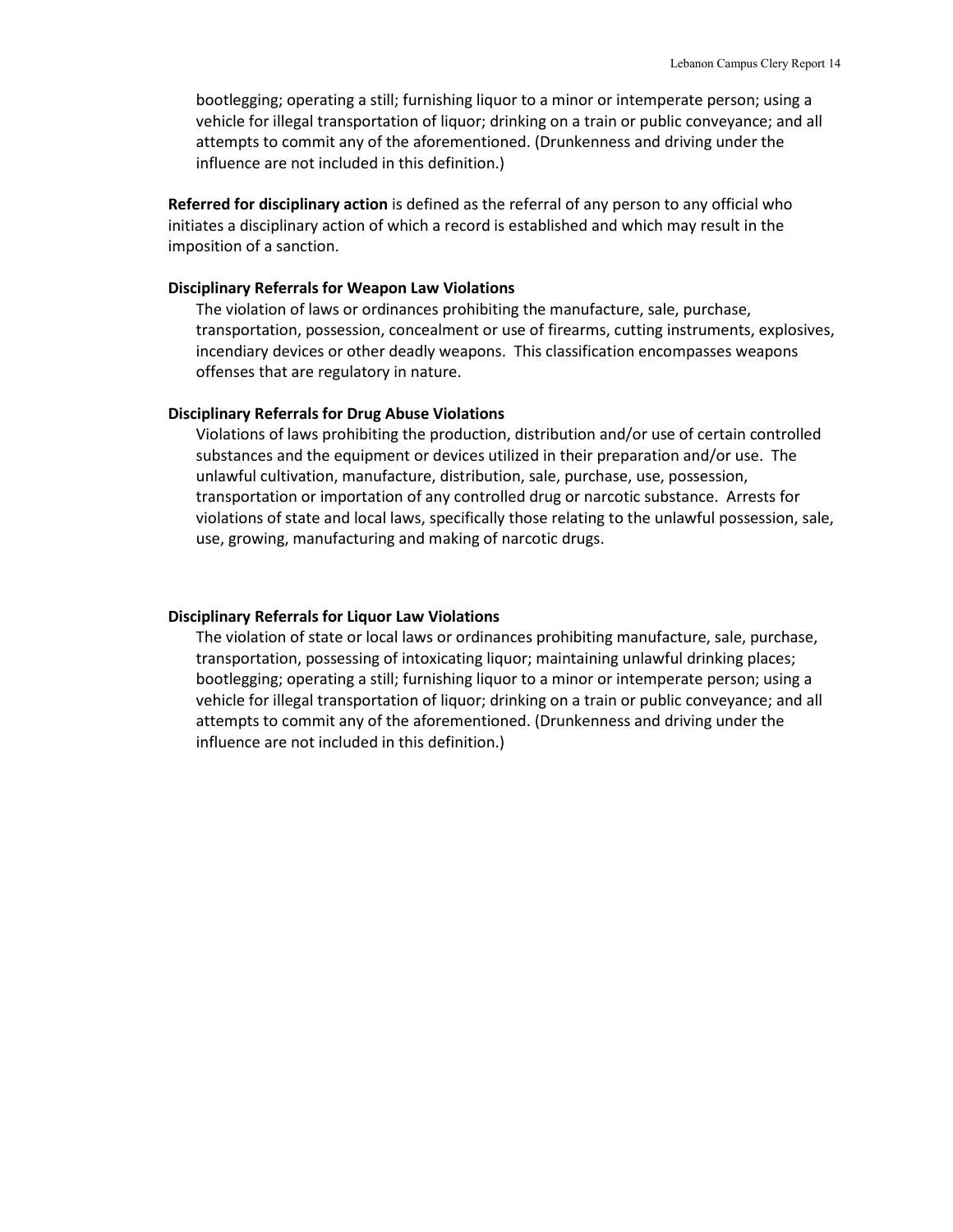# **Crime Statistics**

|                                      | <b>Crime Statistics</b>                                       |                  |                  |                  |
|--------------------------------------|---------------------------------------------------------------|------------------|------------------|------------------|
| <b>Offense</b>                       | Venue                                                         | 2018             | 2019             | 2020             |
| <b>Criminal Homicide</b>             | <b>Total</b>                                                  | $\theta$         | $\boldsymbol{0}$ | $\theta$         |
|                                      | On Campus **                                                  | $\boldsymbol{0}$ | $\boldsymbol{0}$ | $\boldsymbol{0}$ |
|                                      | Residential Facility                                          | $\boldsymbol{0}$ | $\boldsymbol{0}$ | $\boldsymbol{0}$ |
| Murder/Non-negligent<br>Homicide     | Non-Campus<br>Building or<br>Property                         | $\boldsymbol{0}$ | $\boldsymbol{0}$ | $\boldsymbol{0}$ |
|                                      | <b>Public Property</b>                                        | $\boldsymbol{0}$ | $\boldsymbol{0}$ | $\boldsymbol{0}$ |
|                                      |                                                               |                  |                  |                  |
|                                      | On Campus **                                                  | $\boldsymbol{0}$ | $\boldsymbol{0}$ | $\mathbf{0}$     |
|                                      | Residential Facility                                          | $\boldsymbol{0}$ | $\boldsymbol{0}$ | $\boldsymbol{0}$ |
| <b>Manslaughter by</b><br>Negligence | Non-Campus<br>Building or<br>Property                         | $\boldsymbol{0}$ | $\boldsymbol{0}$ | $\boldsymbol{0}$ |
|                                      | Public Property                                               | $\boldsymbol{0}$ | $\boldsymbol{0}$ | $\boldsymbol{0}$ |
|                                      |                                                               |                  |                  |                  |
| <b>Sex Offenses</b>                  | <b>Total</b>                                                  | $\boldsymbol{0}$ | $\mathbf{0}$     | $\mathbf{0}$     |
|                                      | On Campus <sup>**</sup>                                       | $\boldsymbol{0}$ | $\boldsymbol{0}$ | $\boldsymbol{0}$ |
| Rape                                 | <b>Residential Facility</b>                                   | $\boldsymbol{0}$ | $\boldsymbol{0}$ | $\boldsymbol{0}$ |
|                                      | Non-Campus<br>Building or<br>Property                         | $\boldsymbol{0}$ | $\boldsymbol{0}$ | $\boldsymbol{0}$ |
|                                      | <b>Public Property</b>                                        | $\boldsymbol{0}$ | $\boldsymbol{0}$ | $\boldsymbol{0}$ |
|                                      |                                                               |                  |                  |                  |
|                                      | On Campus <sup>**</sup>                                       | $\boldsymbol{0}$ | $\boldsymbol{0}$ | $\boldsymbol{0}$ |
|                                      | <b>Residential Facility</b>                                   | $\boldsymbol{0}$ | $\boldsymbol{0}$ | $\mathbf{0}$     |
| <b>Fondling</b>                      | Non-Campus<br>Building or<br>Property                         | $\boldsymbol{0}$ | $\boldsymbol{0}$ | $\boldsymbol{0}$ |
|                                      | <b>Public Property</b>                                        | $\boldsymbol{0}$ | $\boldsymbol{0}$ | $\boldsymbol{0}$ |
|                                      | $***$<br>On Campus                                            | $\boldsymbol{0}$ | $\boldsymbol{0}$ | $\boldsymbol{0}$ |
|                                      |                                                               | $\theta$         | $\boldsymbol{0}$ | $\boldsymbol{0}$ |
| Incest                               | Residential Facility<br>Non-Campus<br>Building or<br>Property | $\boldsymbol{0}$ | $\boldsymbol{0}$ | $\boldsymbol{0}$ |
|                                      | Public Property                                               | $\boldsymbol{0}$ | $\boldsymbol{0}$ | $\boldsymbol{0}$ |
|                                      |                                                               |                  |                  |                  |
|                                      | On Campus **                                                  | $\boldsymbol{0}$ | $\boldsymbol{0}$ | $\boldsymbol{0}$ |
|                                      | Residential Facility                                          | $\boldsymbol{0}$ | $\boldsymbol{0}$ | $\mathbf{0}$     |
| <b>Statutory Rape</b>                | Non-Campus<br>Building or<br>Property                         | $\boldsymbol{0}$ | $\boldsymbol{0}$ | $\boldsymbol{0}$ |
|                                      | <b>Public Property</b>                                        | $\boldsymbol{0}$ | $\boldsymbol{0}$ | $\boldsymbol{0}$ |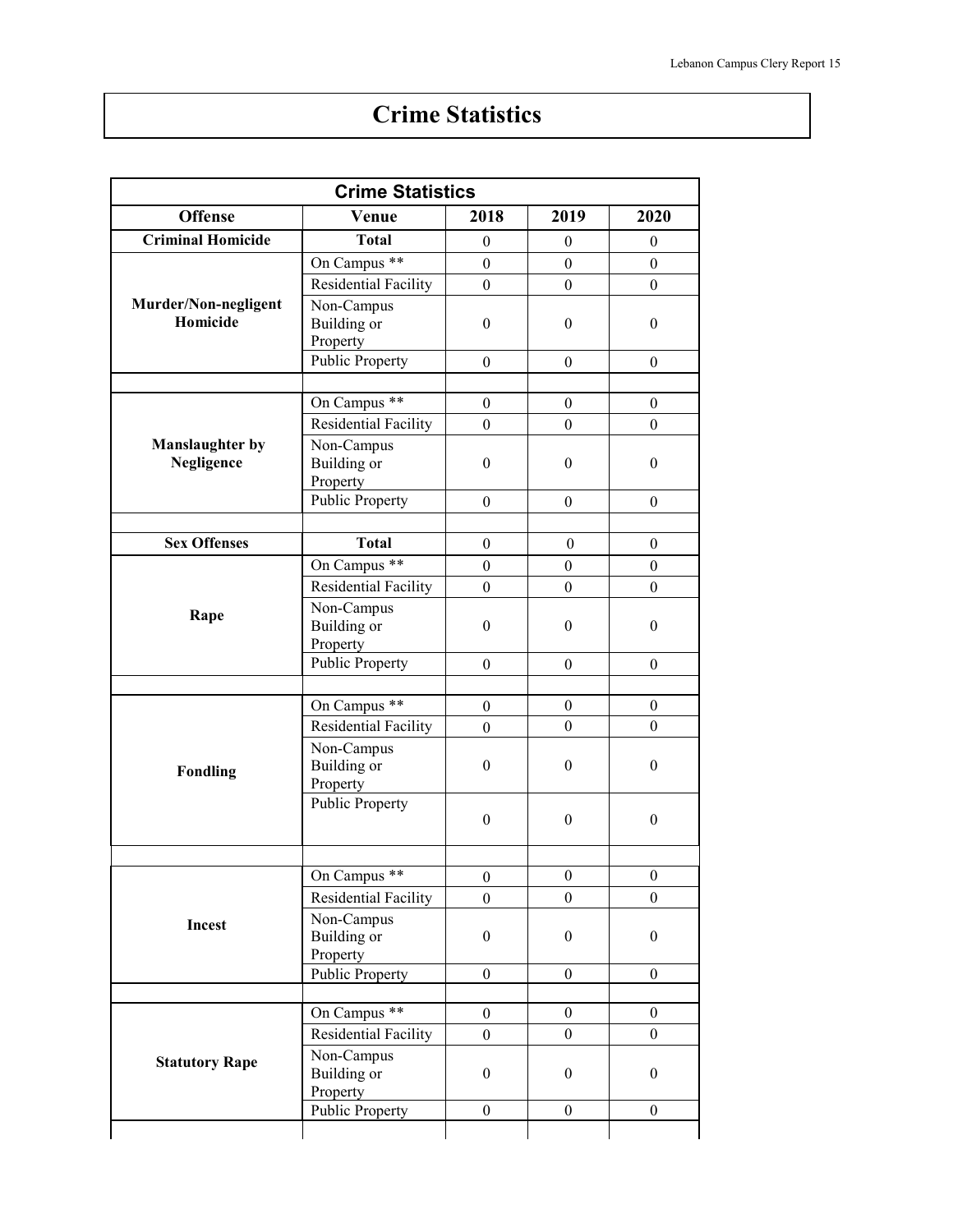| <b>Offense</b>                               | Venue                                 | 2018             | 2019             | 2020             |
|----------------------------------------------|---------------------------------------|------------------|------------------|------------------|
| <b>Robbery</b>                               | <b>Total</b>                          | $\boldsymbol{0}$ | $\boldsymbol{0}$ | 0                |
| Firearm                                      | On Campus **                          | $\boldsymbol{0}$ | $\boldsymbol{0}$ | 0                |
|                                              | Residential Facility                  | $\overline{0}$   | $\overline{0}$   | 0                |
|                                              | Non-Campus<br>Building or<br>Property | $\boldsymbol{0}$ | $\boldsymbol{0}$ | 0                |
|                                              | <b>Public Property</b>                | $\boldsymbol{0}$ | $\boldsymbol{0}$ | 0                |
|                                              |                                       |                  |                  |                  |
|                                              | On Campus **                          | $\boldsymbol{0}$ | $\boldsymbol{0}$ | 0                |
|                                              | Residential Facility                  | $\boldsymbol{0}$ | $\overline{0}$   | 0                |
| <b>Knife or Cutting</b><br><b>Instrument</b> | Non-Campus<br>Building or<br>Property | $\boldsymbol{0}$ | $\mathbf{0}$     | 0                |
|                                              | <b>Public Property</b>                | $\theta$         | $\overline{0}$   | 0                |
|                                              |                                       |                  |                  |                  |
|                                              | On Campus **                          | $\overline{0}$   | $\overline{0}$   | 0                |
|                                              | Residential Facility                  | $\boldsymbol{0}$ | $\boldsymbol{0}$ | 0                |
| <b>Other Dangerous</b><br>Weapon             | Non-Campus<br>Building or<br>Property | $\theta$         | $\theta$         | 0                |
|                                              | <b>Public Property</b>                | $\Omega$         | $\theta$         | 0                |
|                                              |                                       |                  |                  |                  |
|                                              | On Campus **                          | $\boldsymbol{0}$ | $\boldsymbol{0}$ | 0                |
|                                              | Residential Facility                  | $\boldsymbol{0}$ | $\overline{0}$   | 0                |
| Strong-arm                                   | Non-Campus<br>Building or<br>Property | $\boldsymbol{0}$ | $\mathbf{0}$     | 0                |
|                                              | <b>Public Property</b>                | $\boldsymbol{0}$ | $\overline{0}$   | 0                |
| <b>Aggravated Assault</b>                    | <b>Total</b>                          | $\boldsymbol{0}$ | $\boldsymbol{0}$ | $\boldsymbol{0}$ |
|                                              | On Campus **                          | $\boldsymbol{0}$ | $\boldsymbol{0}$ | $\boldsymbol{0}$ |
|                                              | <b>Residential Facility</b>           | $\Omega$         | $\Omega$         | $\theta$         |
| Firearm                                      | Non-Campus<br>Building or<br>Property | $\boldsymbol{0}$ | $\boldsymbol{0}$ | $\boldsymbol{0}$ |
|                                              | <b>Public Property</b>                | $\theta$         | $\Omega$         | $\boldsymbol{0}$ |
|                                              |                                       |                  |                  |                  |
|                                              | On Campus <sup>**</sup>               | $\overline{0}$   | $\overline{0}$   | 0                |
|                                              | Residential Facility                  | $\boldsymbol{0}$ | $\boldsymbol{0}$ | 0                |
| <b>Knife or Cutting</b><br><b>Instrument</b> | Non-Campus<br>Building or<br>Property | $\boldsymbol{0}$ | $\mathbf{0}$     | 0                |
|                                              | <b>Public Property</b>                | $\overline{0}$   | $\theta$         | 0                |
|                                              |                                       |                  |                  |                  |
|                                              | On Campus **                          | $\boldsymbol{0}$ | $\mathbf{0}$     | 0                |
|                                              | Residential Facility                  | $\mathbf{0}$     | $\overline{0}$   | 0                |
| <b>Other Dangerous</b><br>Weapon             | Non-Campus<br>Building or<br>Property | $\boldsymbol{0}$ | $\mathbf{0}$     | 0                |
|                                              | <b>Public Property</b>                | $\boldsymbol{0}$ | $\boldsymbol{0}$ | 0                |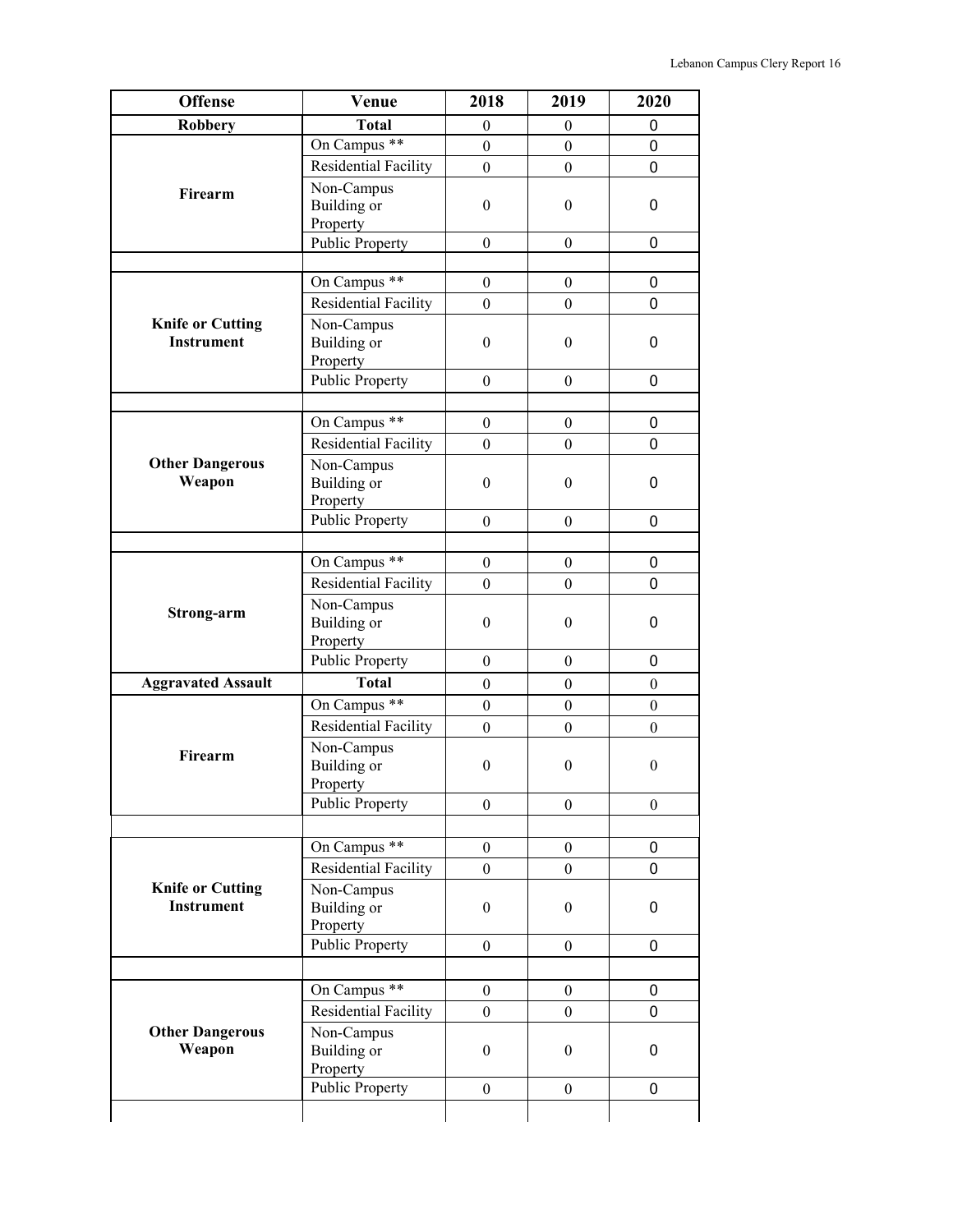| <b>Offense</b>                  | Venue                                 | 2018             | 2019             | 2020             |
|---------------------------------|---------------------------------------|------------------|------------------|------------------|
|                                 | On Campus **                          | $\boldsymbol{0}$ | $\boldsymbol{0}$ | $\mathbf{0}$     |
|                                 | Residential Facility                  | $\boldsymbol{0}$ | $\boldsymbol{0}$ | $\overline{0}$   |
| <b>Hands/Fist/Feet</b>          | Non-Campus<br><b>Building</b> or      | $\boldsymbol{0}$ | $\boldsymbol{0}$ | $\boldsymbol{0}$ |
|                                 | Property<br><b>Public Property</b>    |                  |                  |                  |
|                                 |                                       | $\overline{0}$   | $\theta$         | $\theta$         |
|                                 | <b>Total</b>                          |                  |                  |                  |
| <b>Burglary</b>                 |                                       | $\boldsymbol{0}$ | $\boldsymbol{0}$ | $\boldsymbol{0}$ |
|                                 | On Campus **                          | $\boldsymbol{0}$ | $\boldsymbol{0}$ | $\boldsymbol{0}$ |
|                                 | <b>Residential Facility</b>           | $\boldsymbol{0}$ | $\boldsymbol{0}$ | $\boldsymbol{0}$ |
| <b>Forcible Entry</b>           | Non-Campus<br>Building or<br>Property | $\boldsymbol{0}$ | $\boldsymbol{0}$ | $\boldsymbol{0}$ |
|                                 | <b>Public Property</b>                | $\boldsymbol{0}$ | $\boldsymbol{0}$ | $\mathbf{0}$     |
|                                 |                                       |                  |                  |                  |
|                                 | On Campus **                          | $\boldsymbol{0}$ | $\boldsymbol{0}$ | $\boldsymbol{0}$ |
|                                 | <b>Residential Facility</b>           | $\theta$         | $\theta$         | $\Omega$         |
| Unlawful Entry - No<br>Force    | Non-Campus<br>Building or<br>Property | $\boldsymbol{0}$ | $\boldsymbol{0}$ | $\boldsymbol{0}$ |
|                                 | <b>Public Property</b>                | $\boldsymbol{0}$ | $\boldsymbol{0}$ | $\boldsymbol{0}$ |
|                                 |                                       |                  |                  |                  |
|                                 | On Campus **                          | $\boldsymbol{0}$ | $\boldsymbol{0}$ | 0                |
|                                 | <b>Residential Facility</b>           | $\boldsymbol{0}$ | $\boldsymbol{0}$ | 0                |
| <b>Attempted Forcible Entry</b> | Non-Campus<br>Building or<br>Property | $\boldsymbol{0}$ | $\boldsymbol{0}$ | 0                |
|                                 | <b>Public Property</b>                | $\boldsymbol{0}$ | $\boldsymbol{0}$ | 0                |
|                                 |                                       |                  |                  |                  |
| <b>Motor Vehicle Theft</b>      | <b>Total</b>                          | $\boldsymbol{0}$ | $\boldsymbol{0}$ | $\boldsymbol{0}$ |
|                                 | On Campus **                          | $\boldsymbol{0}$ | $\boldsymbol{0}$ | $\boldsymbol{0}$ |
|                                 | <b>Residential Facility</b>           | $\boldsymbol{0}$ | $\boldsymbol{0}$ | $\boldsymbol{0}$ |
| <b>Automobiles</b>              | Non-Campus<br>Building or<br>Property | $\boldsymbol{0}$ | $\boldsymbol{0}$ | $\boldsymbol{0}$ |
|                                 | <b>Public Property</b>                | $\boldsymbol{0}$ | $\boldsymbol{0}$ | $\boldsymbol{0}$ |
|                                 |                                       |                  |                  |                  |
|                                 | On Campus **                          | $\boldsymbol{0}$ | $\boldsymbol{0}$ | $\overline{0}$   |
|                                 | <b>Residential Facility</b>           | $\overline{0}$   | $\boldsymbol{0}$ | $\boldsymbol{0}$ |
| <b>Trucks/Buses</b>             | Non-Campus<br>Building or<br>Property | $\boldsymbol{0}$ | $\boldsymbol{0}$ | $\boldsymbol{0}$ |
|                                 | <b>Public Property</b>                | $\boldsymbol{0}$ | $\boldsymbol{0}$ | $\overline{0}$   |
|                                 |                                       |                  |                  |                  |
|                                 | On Campus **                          | $\boldsymbol{0}$ | $\boldsymbol{0}$ | $\boldsymbol{0}$ |
|                                 | Residential Facility                  | $\boldsymbol{0}$ | $\boldsymbol{0}$ | $\overline{0}$   |
| <b>Other Vehicles</b>           | Non-Campus<br>Building or<br>Property | $\mathbf{0}$     | $\boldsymbol{0}$ | $\boldsymbol{0}$ |
|                                 | <b>Public Property</b>                | $\boldsymbol{0}$ | $\boldsymbol{0}$ | $\overline{0}$   |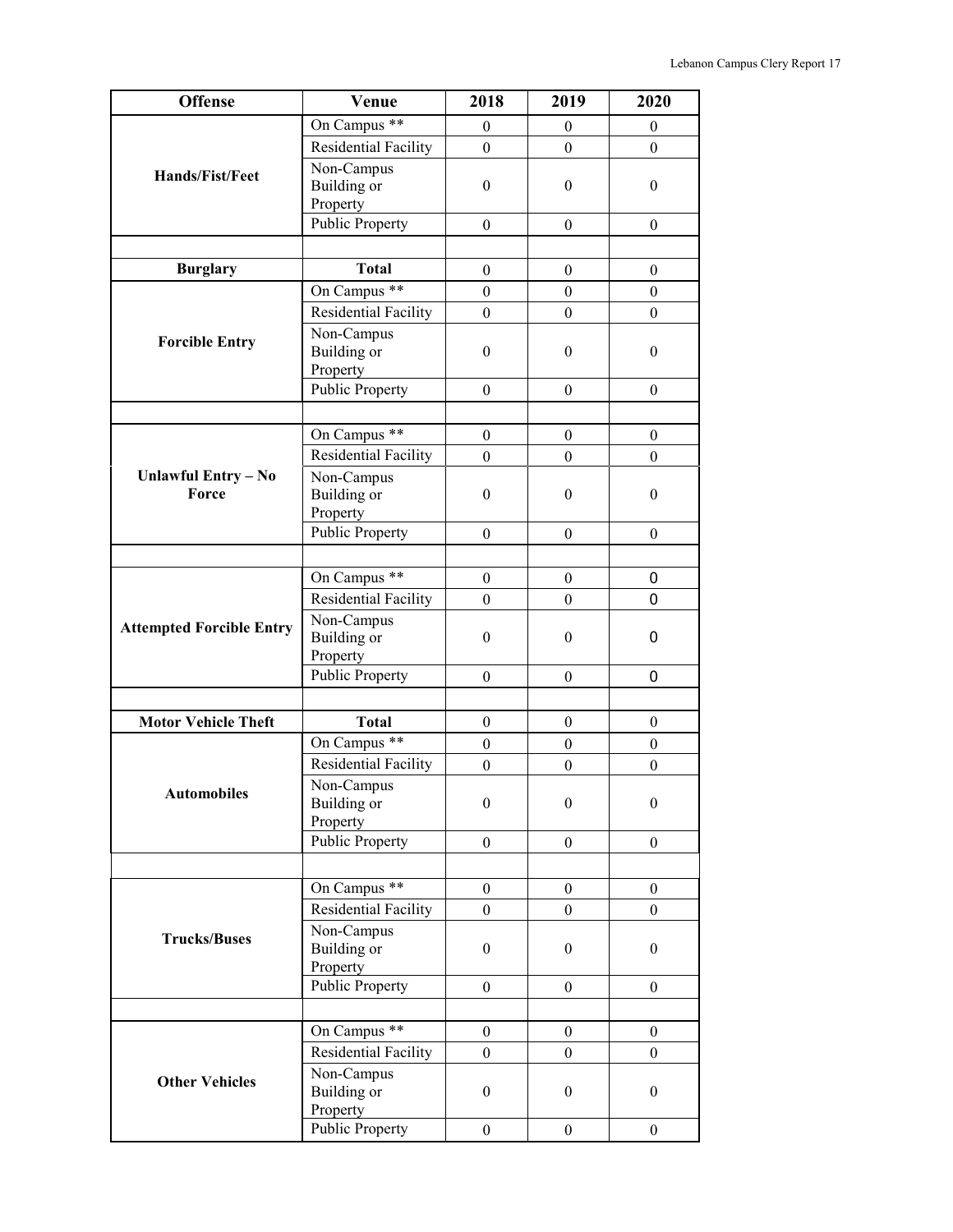| <b>Offense</b>            | Venue                                        | 2018             | 2019             | 2020             |
|---------------------------|----------------------------------------------|------------------|------------------|------------------|
| Arson                     | <b>Total</b>                                 | $\boldsymbol{0}$ | $\boldsymbol{0}$ | $\boldsymbol{0}$ |
| <b>Structural</b>         | On Campus **                                 | $\boldsymbol{0}$ | $\boldsymbol{0}$ | $\boldsymbol{0}$ |
|                           | Residential Facility                         | $\boldsymbol{0}$ | $\boldsymbol{0}$ | $\boldsymbol{0}$ |
|                           | Non-Campus<br><b>Building</b> or<br>Property | $\boldsymbol{0}$ | $\boldsymbol{0}$ | $\boldsymbol{0}$ |
|                           | <b>Public Property</b>                       | $\theta$         | $\boldsymbol{0}$ | $\boldsymbol{0}$ |
|                           |                                              |                  |                  |                  |
|                           | On Campus <sup>**</sup>                      | $\boldsymbol{0}$ | $\boldsymbol{0}$ | $\boldsymbol{0}$ |
|                           | Residential Facility                         | $\boldsymbol{0}$ | $\boldsymbol{0}$ | $\boldsymbol{0}$ |
| <b>Mobile</b>             | Non-Campus<br>Building or<br>Property        | $\boldsymbol{0}$ | $\boldsymbol{0}$ | $\boldsymbol{0}$ |
|                           | Public Property                              | $\boldsymbol{0}$ | $\boldsymbol{0}$ | $\boldsymbol{0}$ |
|                           |                                              |                  |                  |                  |
|                           | On Campus **                                 | $\mathbf{0}$     | $\boldsymbol{0}$ | $\mathbf{0}$     |
|                           | Residential Facility                         | $\boldsymbol{0}$ | $\boldsymbol{0}$ | $\boldsymbol{0}$ |
| Other                     | Non-Campus<br><b>Building</b> or<br>Property | $\boldsymbol{0}$ | $\boldsymbol{0}$ | $\boldsymbol{0}$ |
|                           | <b>Public Property</b>                       | $\boldsymbol{0}$ | $\boldsymbol{0}$ | $\boldsymbol{0}$ |
|                           |                                              |                  |                  |                  |
| <b>Hate Crimes</b>        | <b>Total</b>                                 | $\boldsymbol{0}$ | $\boldsymbol{0}$ | $\boldsymbol{0}$ |
|                           | On Campus **                                 | $\boldsymbol{0}$ | $\boldsymbol{0}$ | $\mathbf{0}$     |
|                           | Residential Facility                         | $\boldsymbol{0}$ | $\boldsymbol{0}$ | $\boldsymbol{0}$ |
| Race                      | Non-Campus<br><b>Building</b> or<br>Property | $\boldsymbol{0}$ | $\boldsymbol{0}$ | $\boldsymbol{0}$ |
|                           | <b>Public Property</b>                       | $\boldsymbol{0}$ | $\boldsymbol{0}$ | $\boldsymbol{0}$ |
|                           |                                              |                  |                  |                  |
|                           | On Campus **                                 | $\boldsymbol{0}$ | $\boldsymbol{0}$ | $\boldsymbol{0}$ |
|                           | <b>Residential Facility</b>                  | $\boldsymbol{0}$ | $\boldsymbol{0}$ | $\boldsymbol{0}$ |
| Religion                  | Non-Campus<br>Building or<br>Property        | $\boldsymbol{0}$ | $\boldsymbol{0}$ | $\boldsymbol{0}$ |
|                           | <b>Public Property</b>                       | $\boldsymbol{0}$ | $\boldsymbol{0}$ | $\boldsymbol{0}$ |
|                           |                                              |                  |                  |                  |
|                           | On Campus **                                 | $\boldsymbol{0}$ | $\boldsymbol{0}$ | $\boldsymbol{0}$ |
|                           | Residential Facility                         | $\boldsymbol{0}$ | $\boldsymbol{0}$ | $\boldsymbol{0}$ |
| <b>Sexual Orientation</b> | Non-Campus<br>Building or<br>Property        | $\boldsymbol{0}$ | $\boldsymbol{0}$ | $\boldsymbol{0}$ |
|                           | <b>Public Property</b>                       | $\boldsymbol{0}$ | $\boldsymbol{0}$ | $\boldsymbol{0}$ |
|                           |                                              |                  |                  |                  |
|                           | On Campus **                                 | $\boldsymbol{0}$ | $\boldsymbol{0}$ | $\boldsymbol{0}$ |
|                           | Residential Facility                         | $\boldsymbol{0}$ | $\boldsymbol{0}$ | $\boldsymbol{0}$ |
| Gender                    | Non-Campus<br>Building or<br>Property        | $\boldsymbol{0}$ | $\boldsymbol{0}$ | $\boldsymbol{0}$ |
|                           | <b>Public Property</b>                       | $\boldsymbol{0}$ | $\boldsymbol{0}$ | $\overline{0}$   |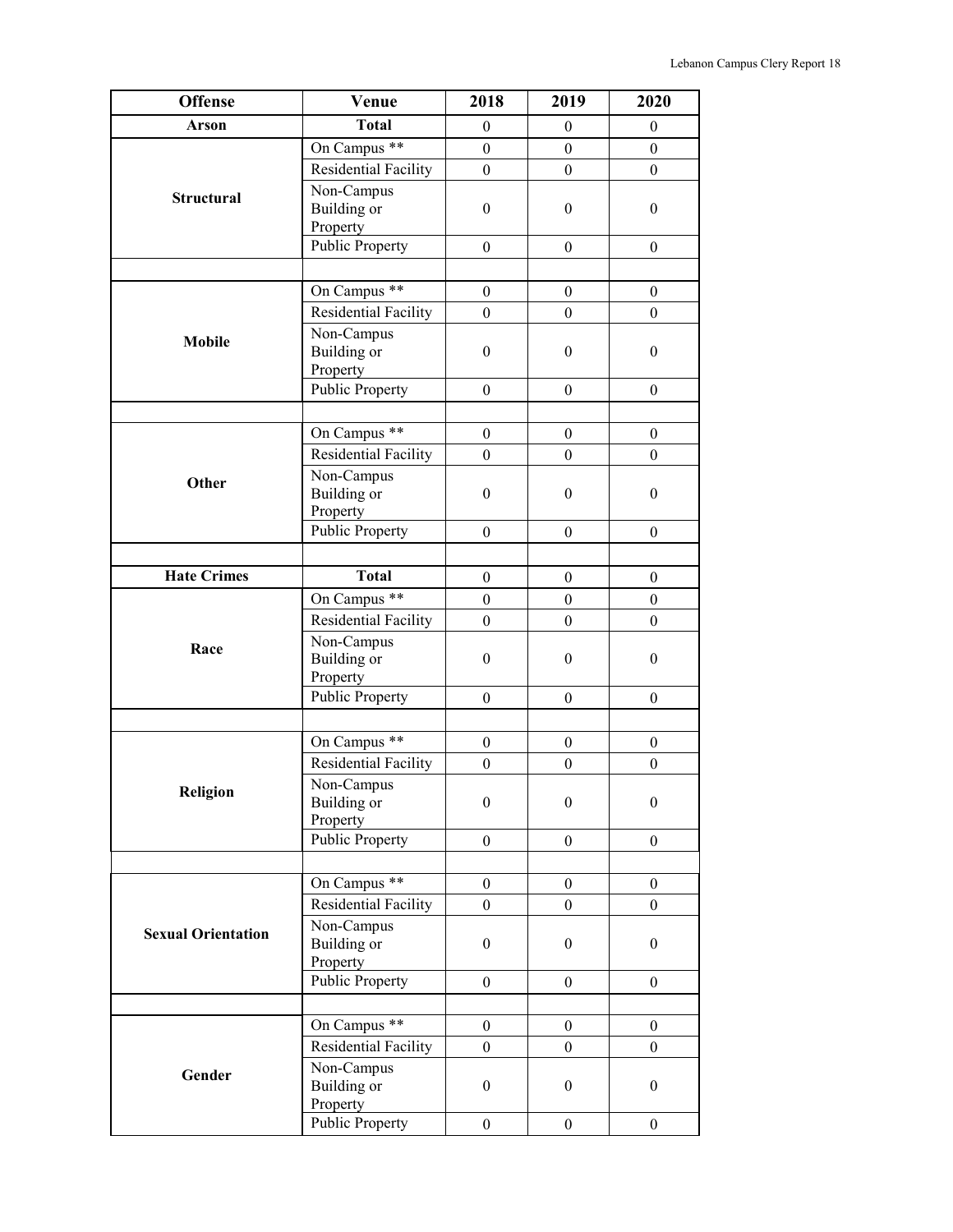| <b>Offense</b>                | Venue                              | 2018             | 2019             | 2020             |
|-------------------------------|------------------------------------|------------------|------------------|------------------|
|                               | On Campus **                       | $\boldsymbol{0}$ | $\boldsymbol{0}$ | $\boldsymbol{0}$ |
|                               | <b>Residential Facility</b>        | $\boldsymbol{0}$ | $\boldsymbol{0}$ | $\mathbf{0}$     |
|                               | Non-Campus                         |                  |                  |                  |
| <b>Gender Identity</b>        | Building or                        | $\boldsymbol{0}$ | $\boldsymbol{0}$ | $\boldsymbol{0}$ |
|                               | Property                           |                  |                  |                  |
|                               | <b>Public Property</b>             | $\overline{0}$   | $\boldsymbol{0}$ | $\overline{0}$   |
|                               |                                    |                  |                  |                  |
|                               | On Campus **                       | $\boldsymbol{0}$ | $\boldsymbol{0}$ | $\overline{0}$   |
|                               | Residential Facility               | $\boldsymbol{0}$ | $\boldsymbol{0}$ | $\boldsymbol{0}$ |
|                               | Non-Campus                         |                  |                  |                  |
| <b>Ethnicity</b>              | Building or                        | $\boldsymbol{0}$ | $\boldsymbol{0}$ | $\boldsymbol{0}$ |
|                               | Property                           |                  |                  |                  |
|                               | Public Property                    | $\boldsymbol{0}$ | $\boldsymbol{0}$ | $\boldsymbol{0}$ |
|                               |                                    |                  |                  |                  |
|                               | On Campus **                       | $\boldsymbol{0}$ | $\boldsymbol{0}$ | $\boldsymbol{0}$ |
|                               | Residential Facility               | $\boldsymbol{0}$ | $\boldsymbol{0}$ | $\overline{0}$   |
| <b>National Origin</b>        | Non-Campus                         |                  |                  |                  |
|                               | Building or                        | $\boldsymbol{0}$ | $\boldsymbol{0}$ | $\boldsymbol{0}$ |
|                               | Property                           |                  |                  |                  |
|                               | <b>Public Property</b>             | $\boldsymbol{0}$ | $\boldsymbol{0}$ | $\boldsymbol{0}$ |
|                               |                                    |                  |                  |                  |
|                               | On Campus **                       | $\boldsymbol{0}$ | $\boldsymbol{0}$ | $\boldsymbol{0}$ |
|                               | <b>Residential Facility</b>        | $\boldsymbol{0}$ | $\boldsymbol{0}$ | $\overline{0}$   |
| <b>Disability</b>             | Non-Campus                         |                  |                  |                  |
|                               | Building or                        | $\boldsymbol{0}$ | $\boldsymbol{0}$ | $\theta$         |
|                               | Property<br><b>Public Property</b> |                  |                  |                  |
|                               |                                    | $\boldsymbol{0}$ | $\boldsymbol{0}$ | $\boldsymbol{0}$ |
| <b>Arrests</b>                | <b>Totals</b>                      |                  |                  |                  |
|                               |                                    | 0                | 0                | 0                |
|                               | On Campus **                       | $\boldsymbol{0}$ | $\boldsymbol{0}$ | $\boldsymbol{0}$ |
|                               | Residential Facility               | $\boldsymbol{0}$ | $\boldsymbol{0}$ | $\boldsymbol{0}$ |
| <b>Liquor Law Violations</b>  | Non-Campus                         |                  |                  |                  |
|                               | Building or<br>Property            | $\mathbf{0}$     | $\boldsymbol{0}$ | $\mathbf{0}$     |
|                               | <b>Public Property</b>             | $\boldsymbol{0}$ | $\boldsymbol{0}$ | $\boldsymbol{0}$ |
|                               |                                    |                  |                  |                  |
|                               | On Campus **                       | $\boldsymbol{0}$ | $\boldsymbol{0}$ | $\boldsymbol{0}$ |
|                               | Residential Facility               | $\boldsymbol{0}$ | $\boldsymbol{0}$ | $\overline{0}$   |
|                               | Non-Campus                         |                  |                  |                  |
| <b>Drug Law Violations</b>    | Building or                        | $\boldsymbol{0}$ | $\boldsymbol{0}$ | $\boldsymbol{0}$ |
|                               | Property                           |                  |                  |                  |
|                               | Public Property                    | $\boldsymbol{0}$ | $\mathbf{0}$     | $\overline{0}$   |
|                               |                                    |                  |                  |                  |
|                               | On Campus **                       | $\boldsymbol{0}$ | $\boldsymbol{0}$ | $\boldsymbol{0}$ |
|                               | <b>Residential Facility</b>        | $\boldsymbol{0}$ | $\boldsymbol{0}$ | $\boldsymbol{0}$ |
| <b>Weapons Law Violations</b> | Non-Campus                         |                  |                  |                  |
|                               | Building or                        | $\boldsymbol{0}$ | $\boldsymbol{0}$ | $\boldsymbol{0}$ |
|                               | Property                           |                  |                  |                  |
|                               | <b>Public Property</b>             | $\boldsymbol{0}$ | $\boldsymbol{0}$ | $\overline{0}$   |
|                               |                                    |                  |                  |                  |